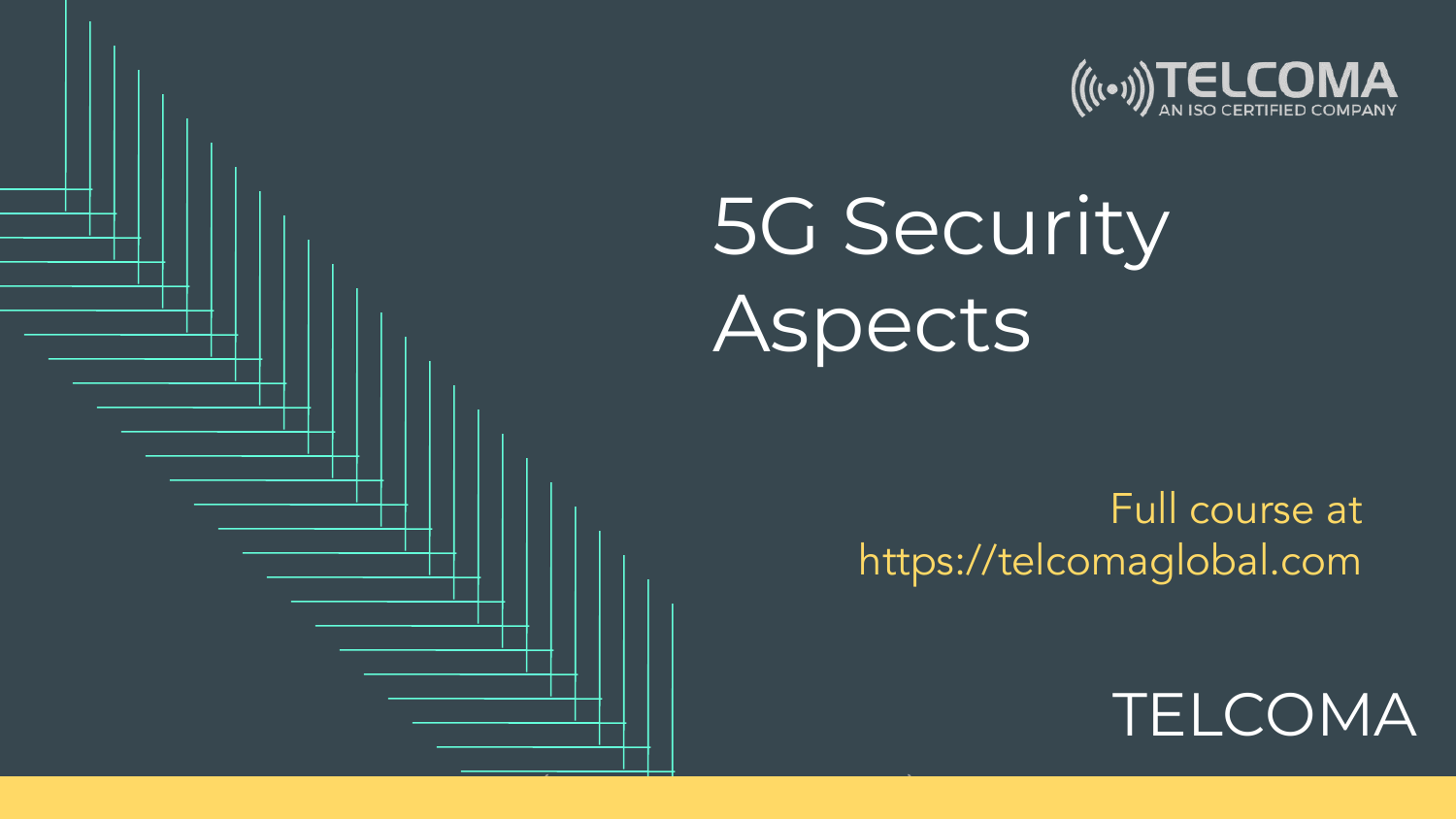# **5G security aspects**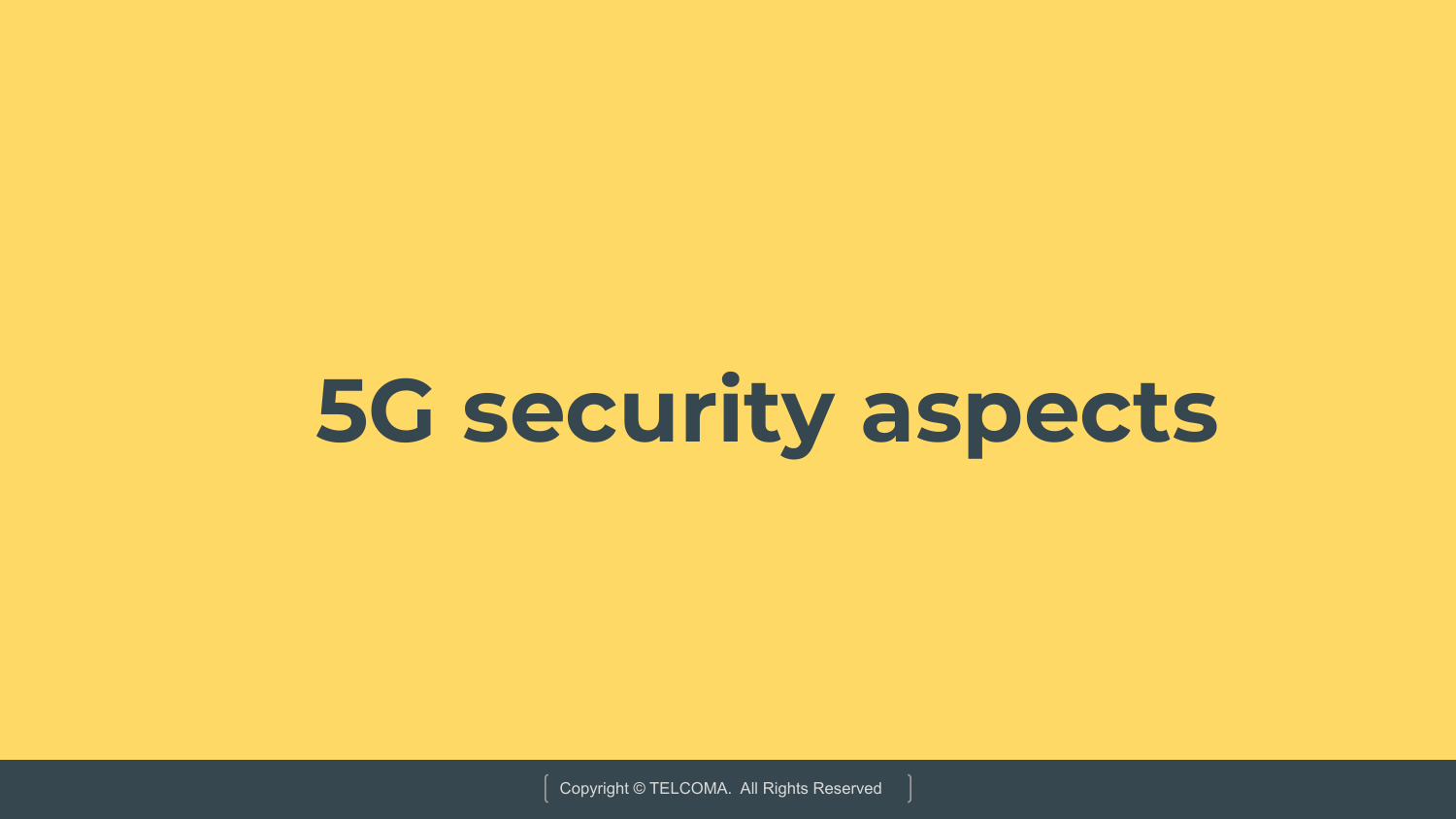#### 5G Security aspects :

- Mutual authentication between UE and network.
- Security context generation & distribution.
- User plane data confidentiality and integrity protection.
- Control plane signalling confidentiality and integrity protection.
- **•** User identity confidentiality.
- Support of L1 requirements.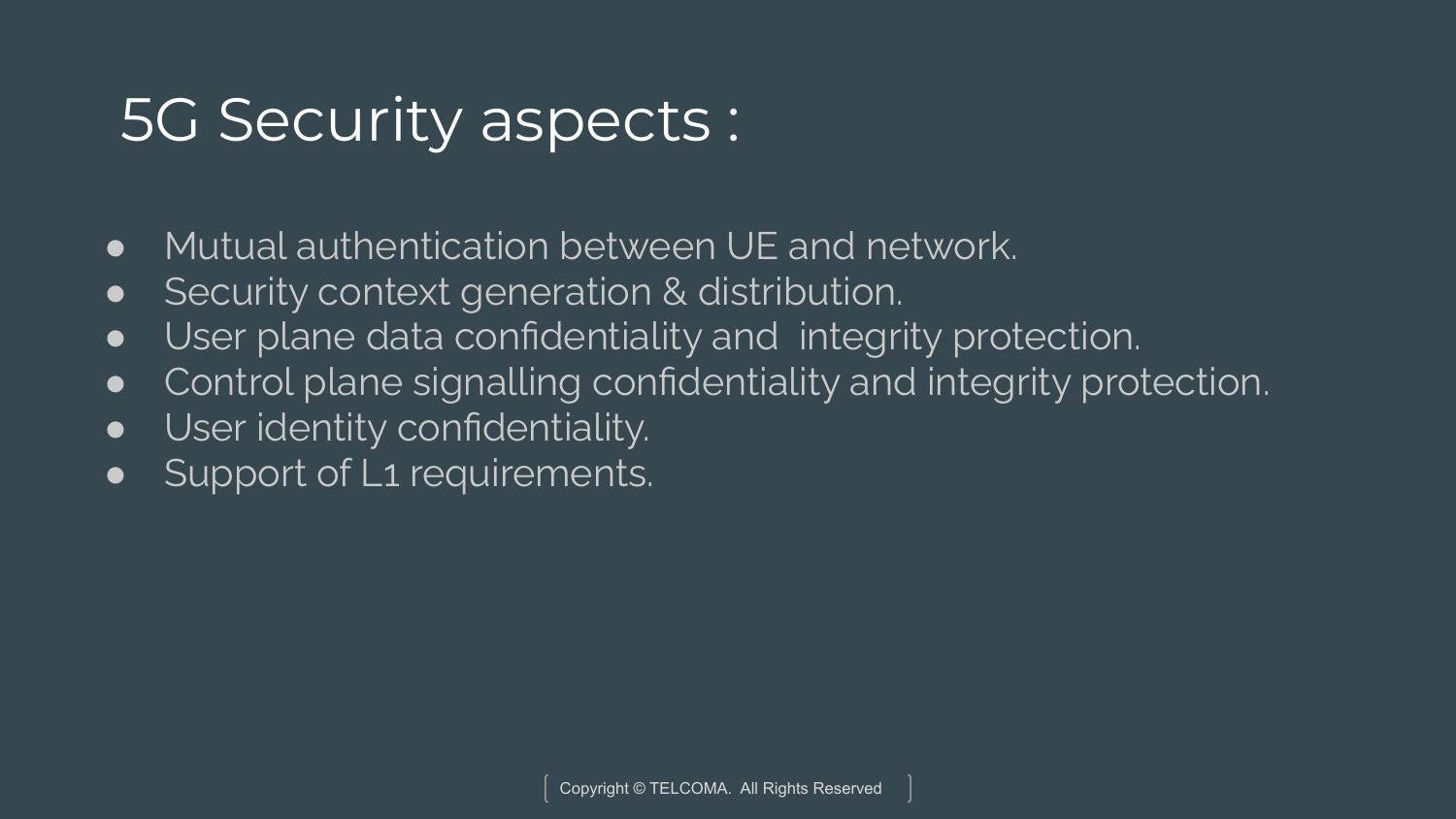#### Security model for non-3GPP access :

Signalling security

● When a UE is connected via NG-RAN and via stand-alone non -3GPP accesses, the multiple N1 instances are secured using independent NAS security contexts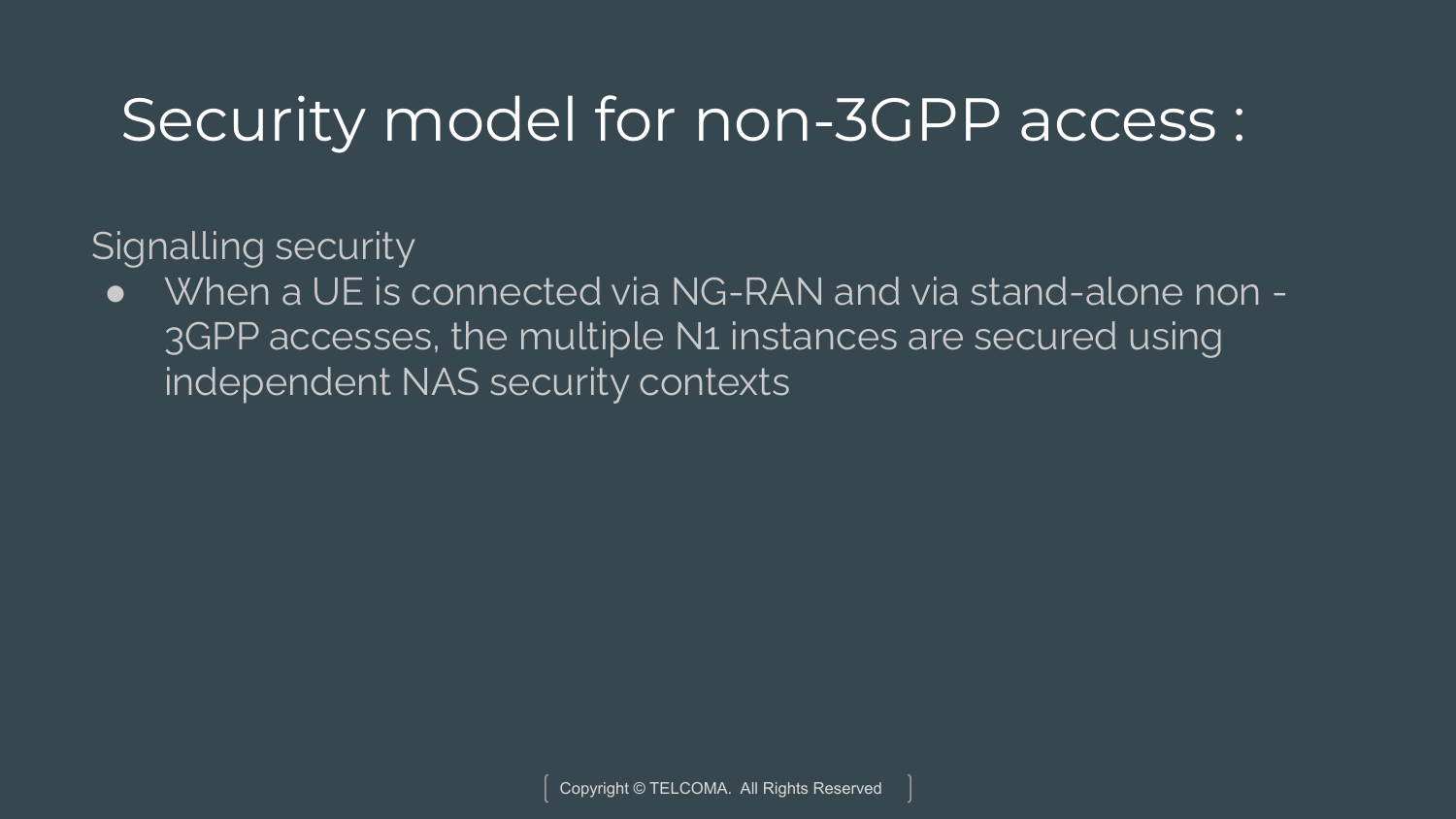#### PDU session user plane security :

It indicates : whether UP integrity & confedentiality protection is ..

- Required for all the traffic on the PDU session UP integrity protection shall apply.
- Preferred for all the traffic on the PDU session UP integrity protection shall apply.
- Not required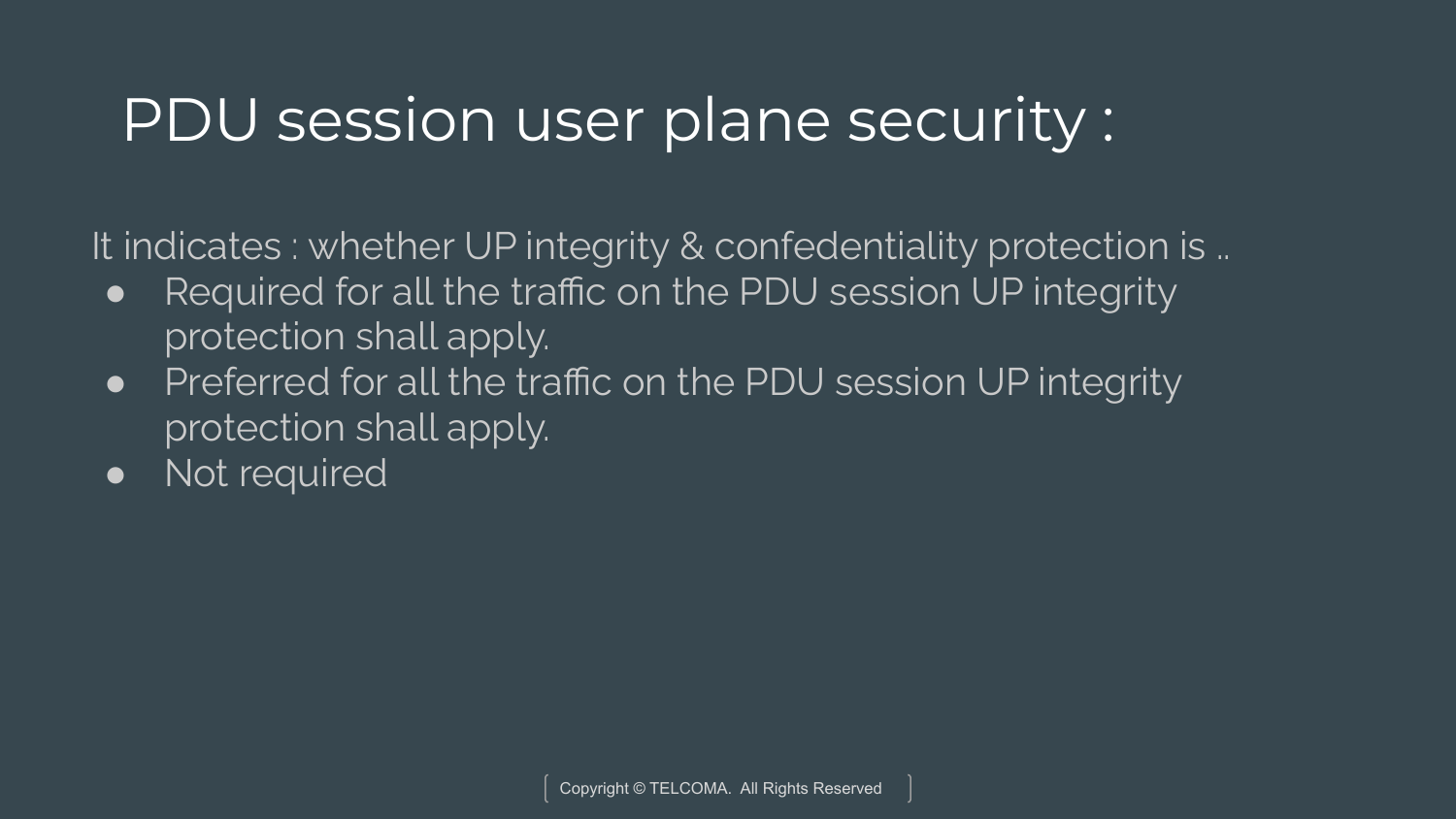#### Security aspects :

- The SMF determines at PDU session establishment of a user plane security enforcement information.
- User plane security policy from UDM takes precedence over locally configured user plane security policy.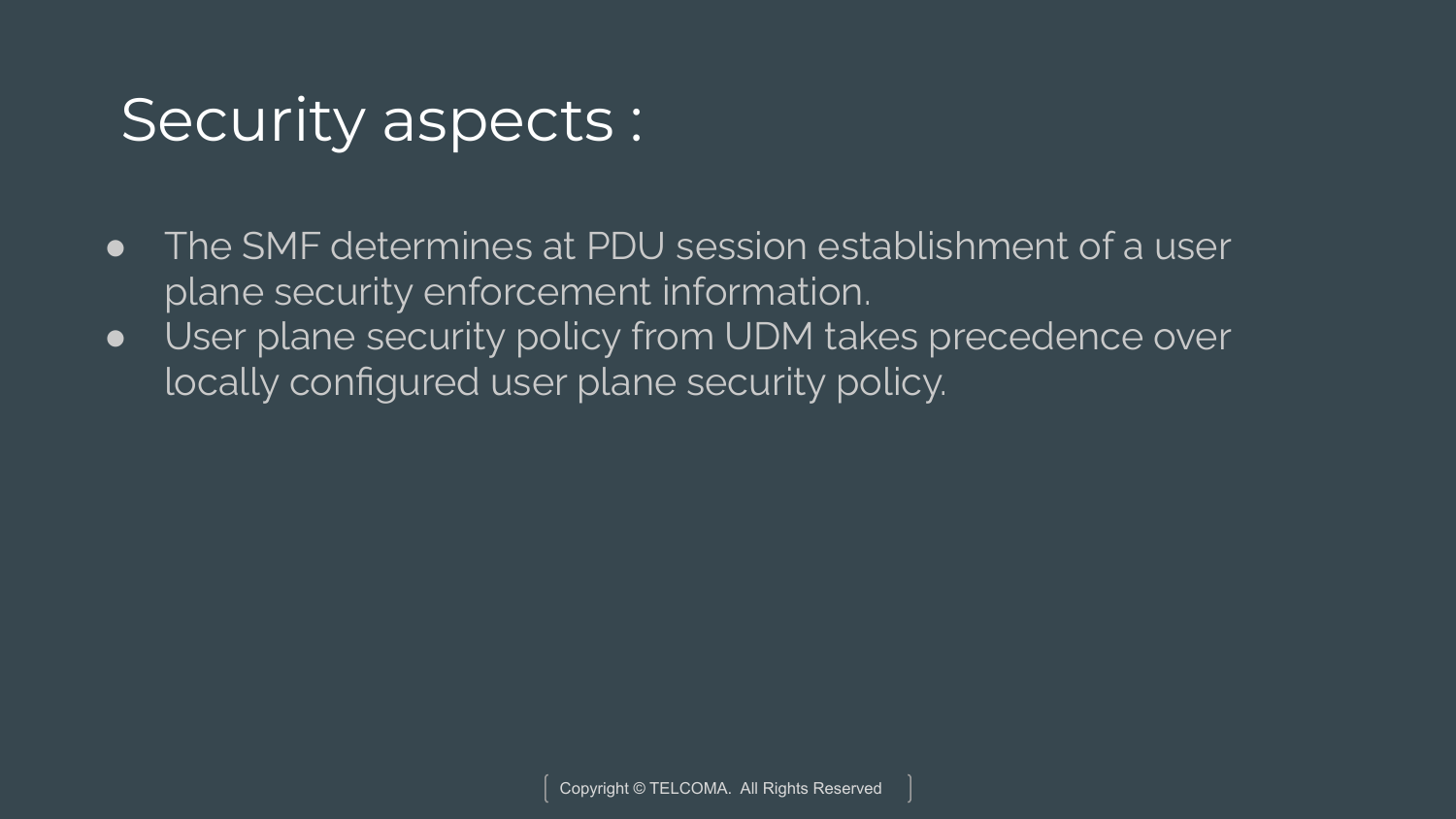#### Security aspects :

● The user plane security enforcement information is communicated from SMF to NG-RAN for enforcement as part of PDU session related information.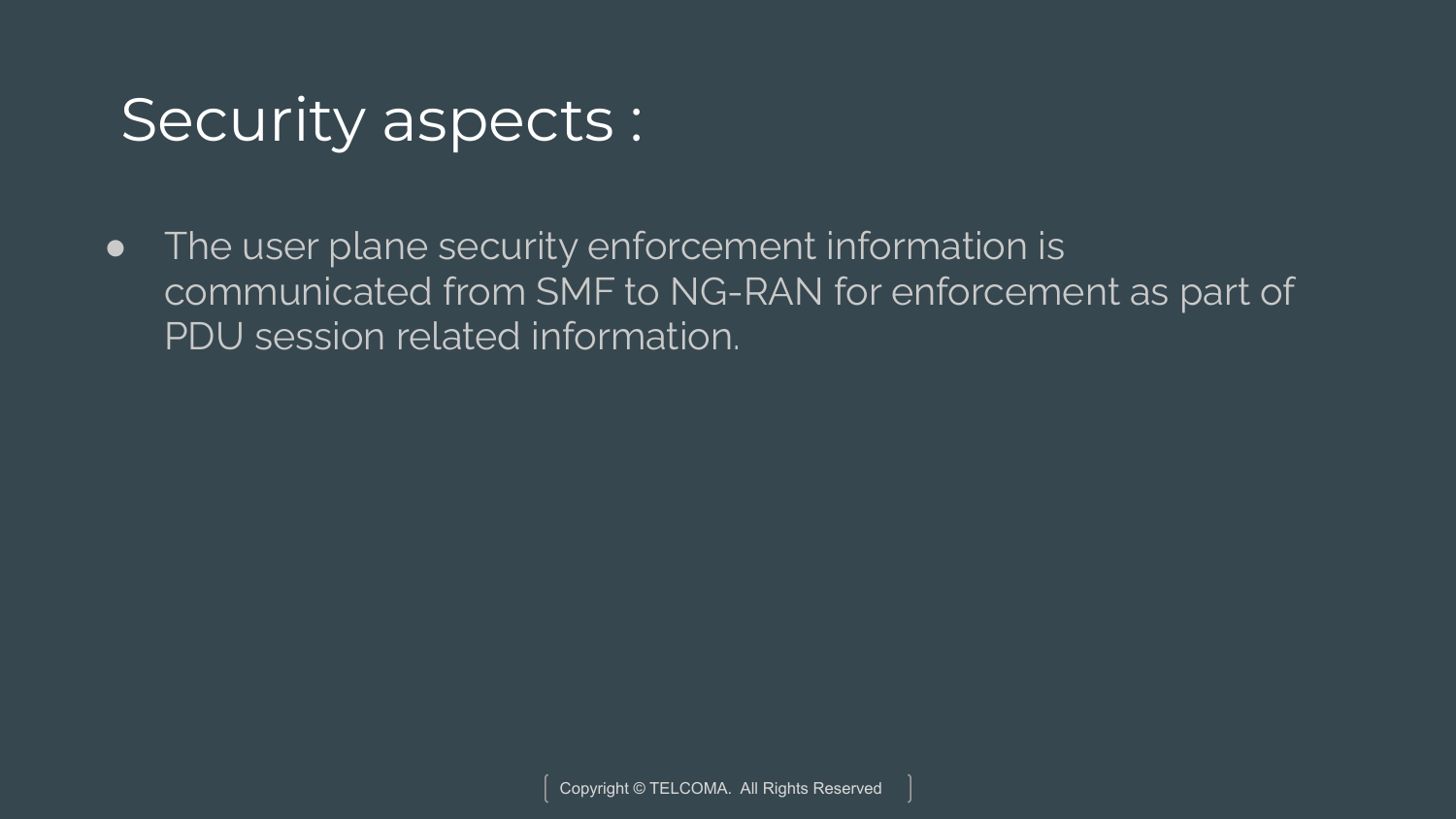# **Support for dual Connectivity, multi-connectivity**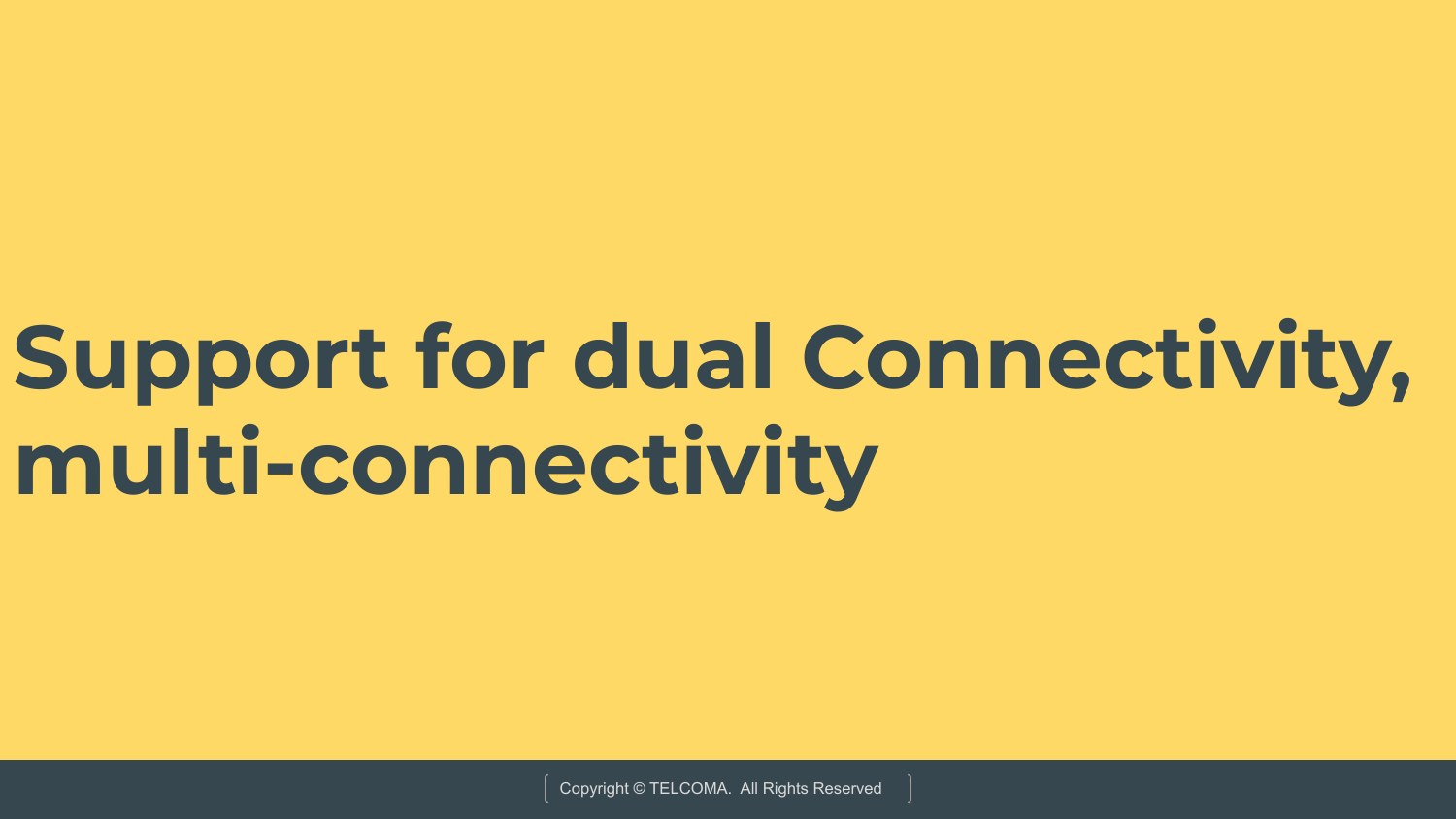# **Support for dual Connectivity**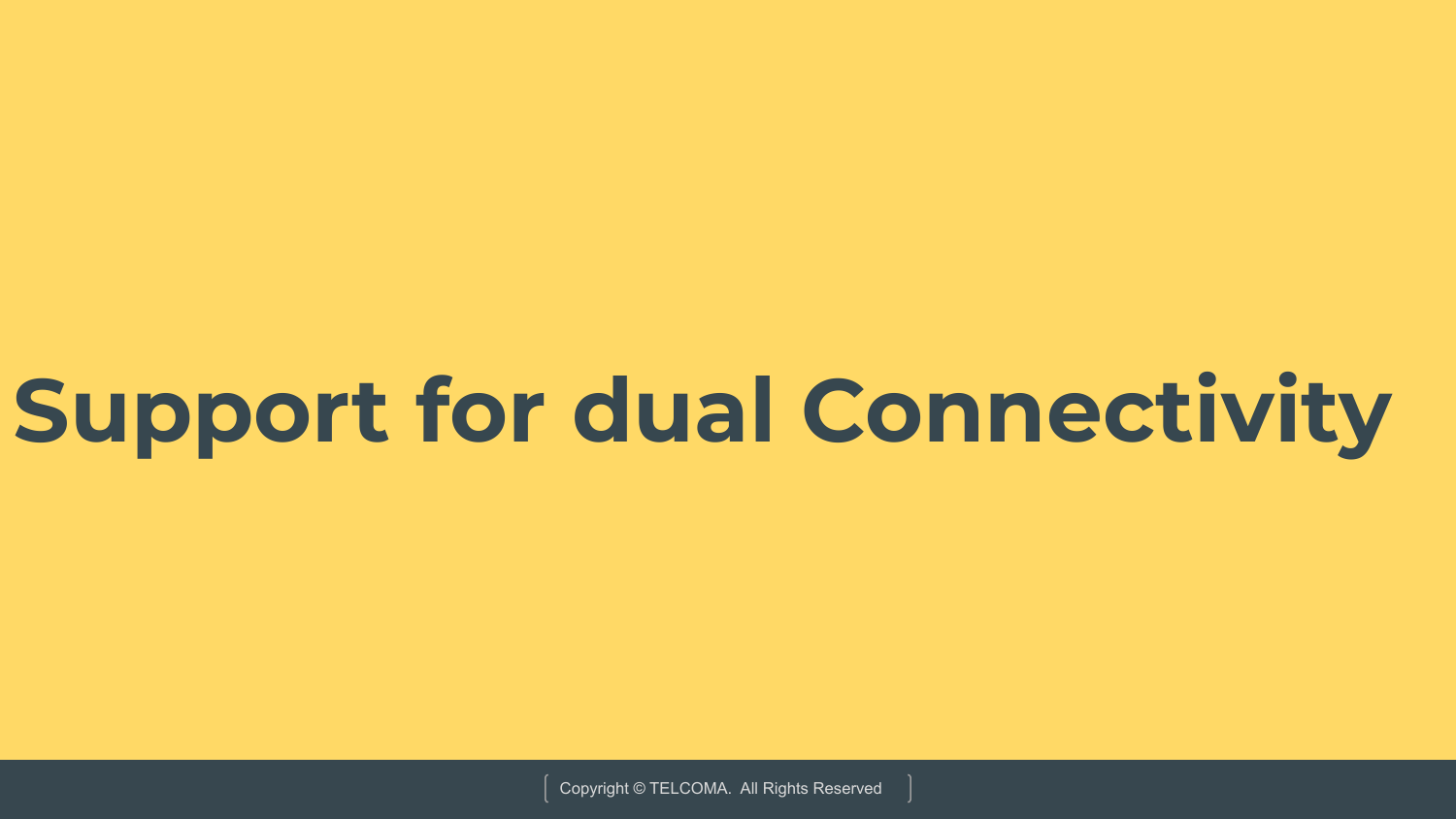#### Dual-connectivity :

- It involves two radio network nodes in providing radio resources to a given UE.
- Master RAN node which may use resources of another RAN node, the secondary RAN node, to exchange user plane traffic of an UE.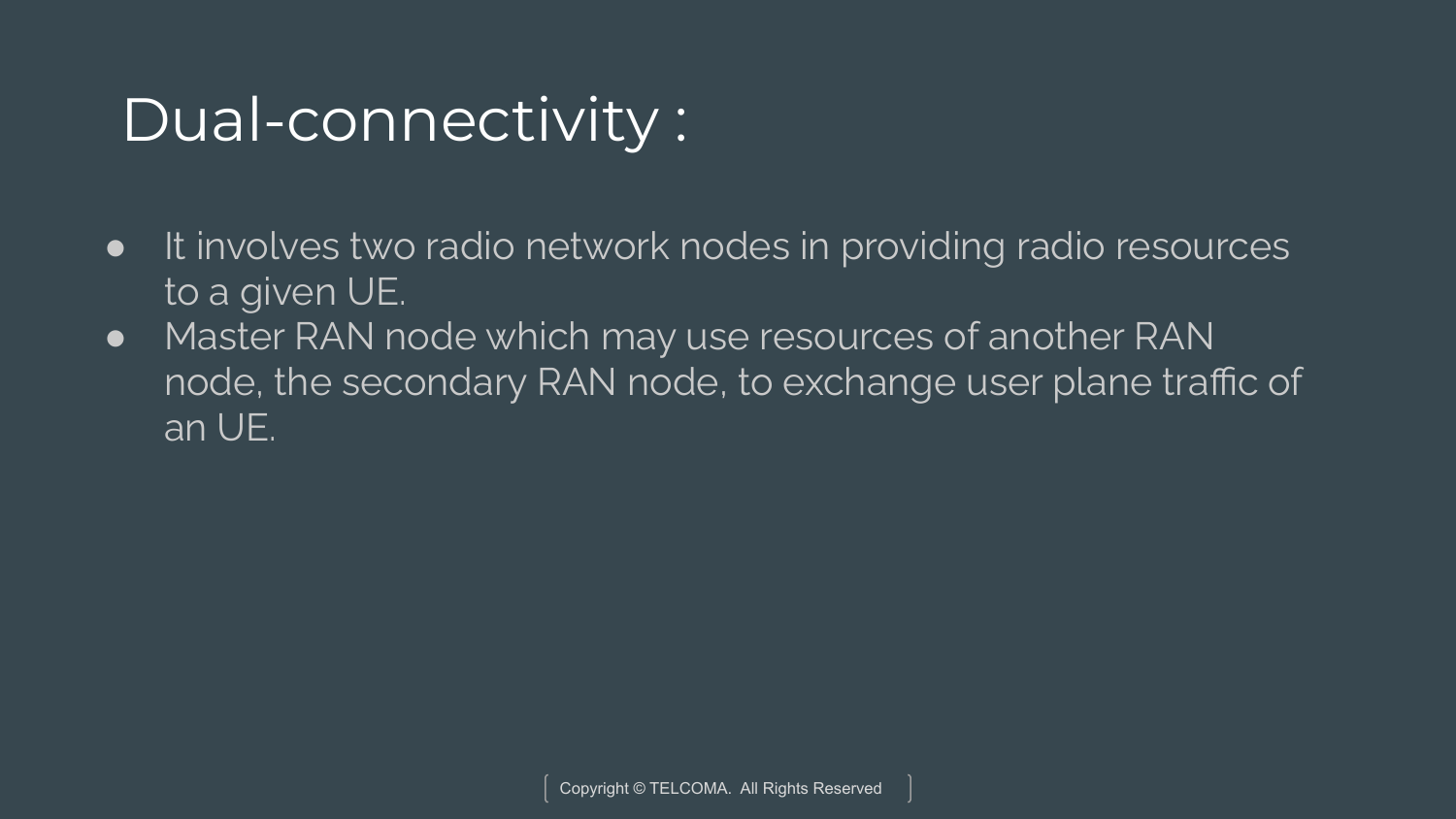#### Dual-connectivity :

Dual- connectivity provides the possibility for the master node RAN to request SMF :

- For some or all PDU sessions of an UE
- For some other PDU sessions of an UE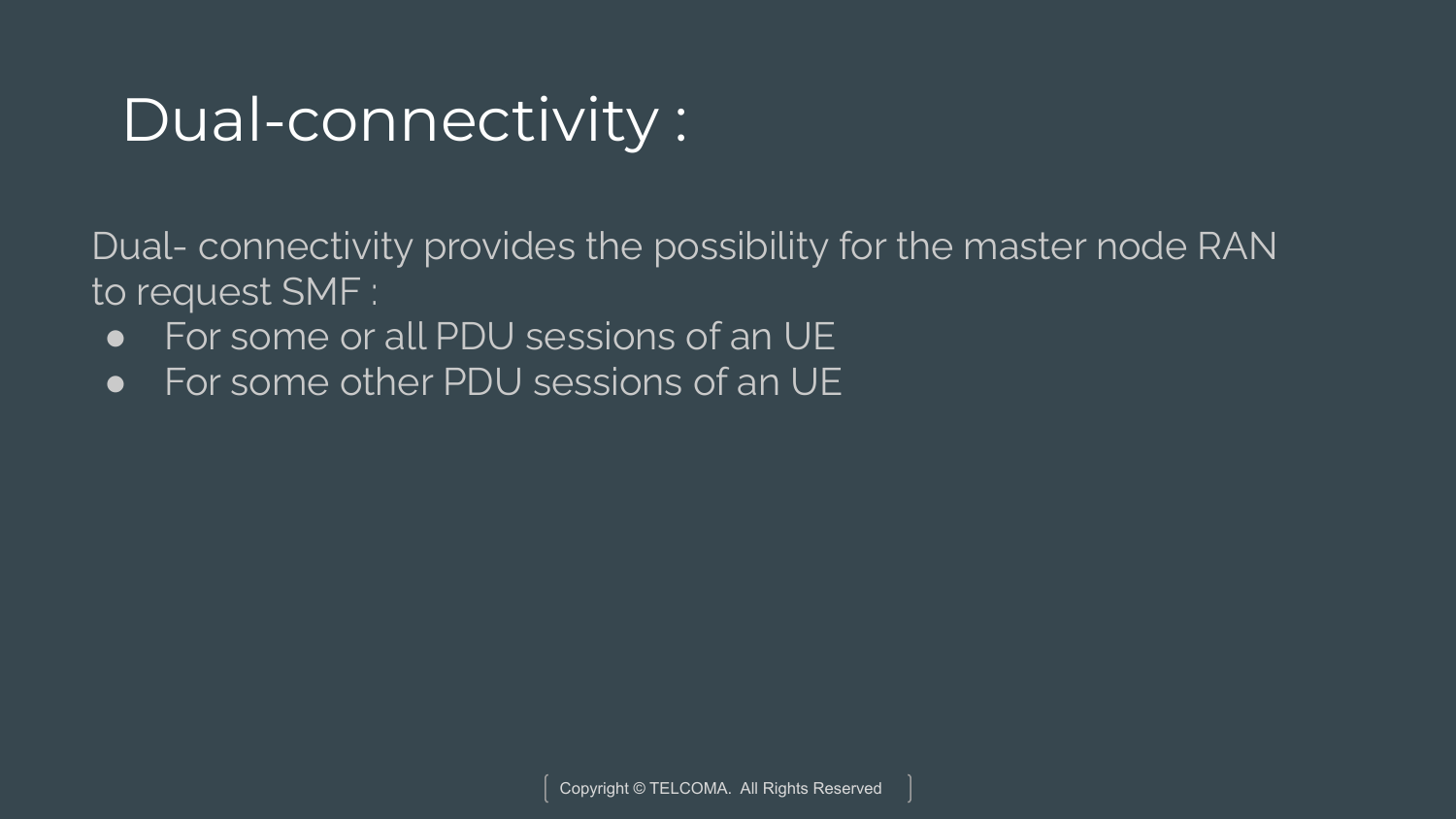#### Additional characteristics :

● User location in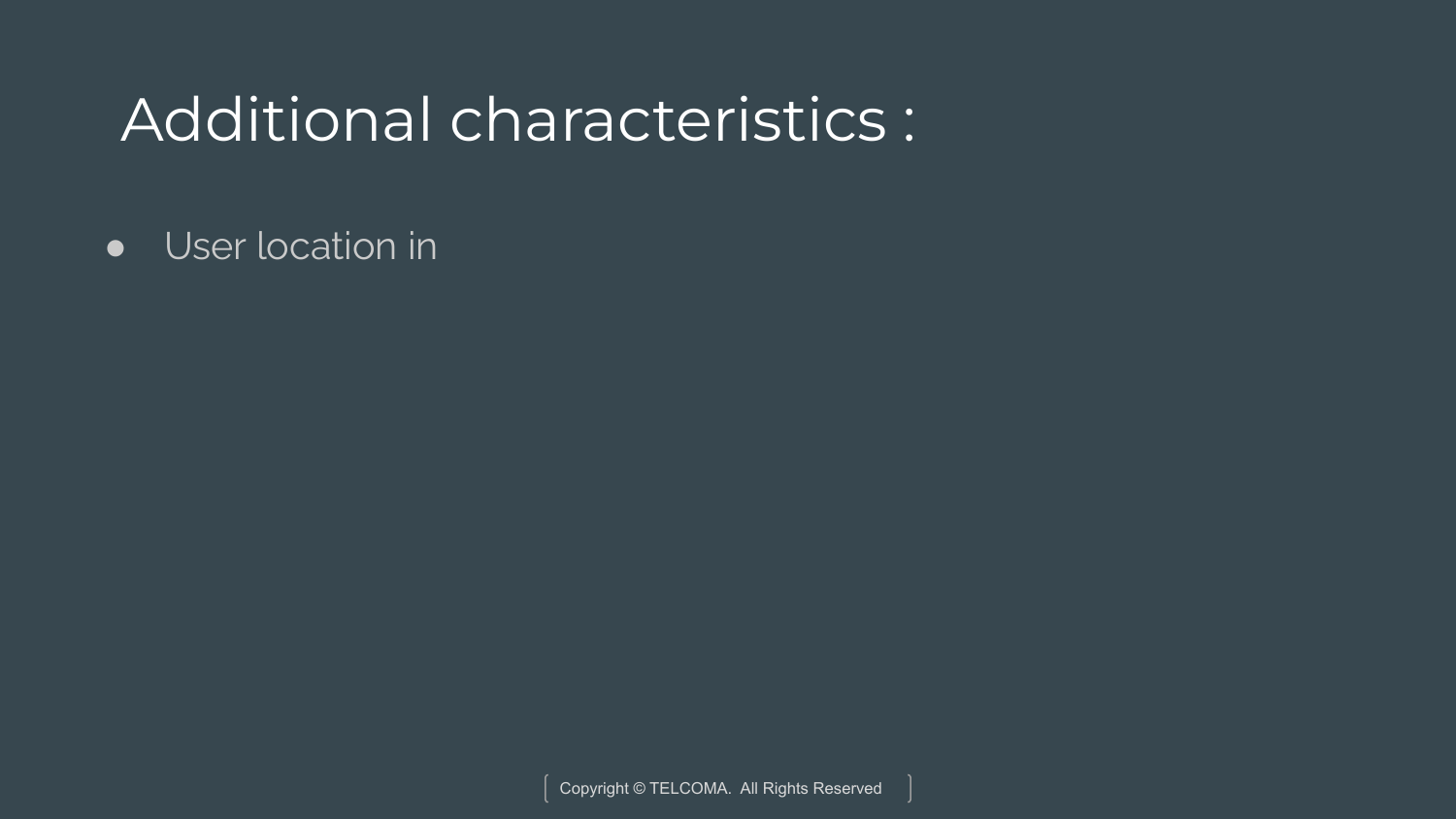# **Charging**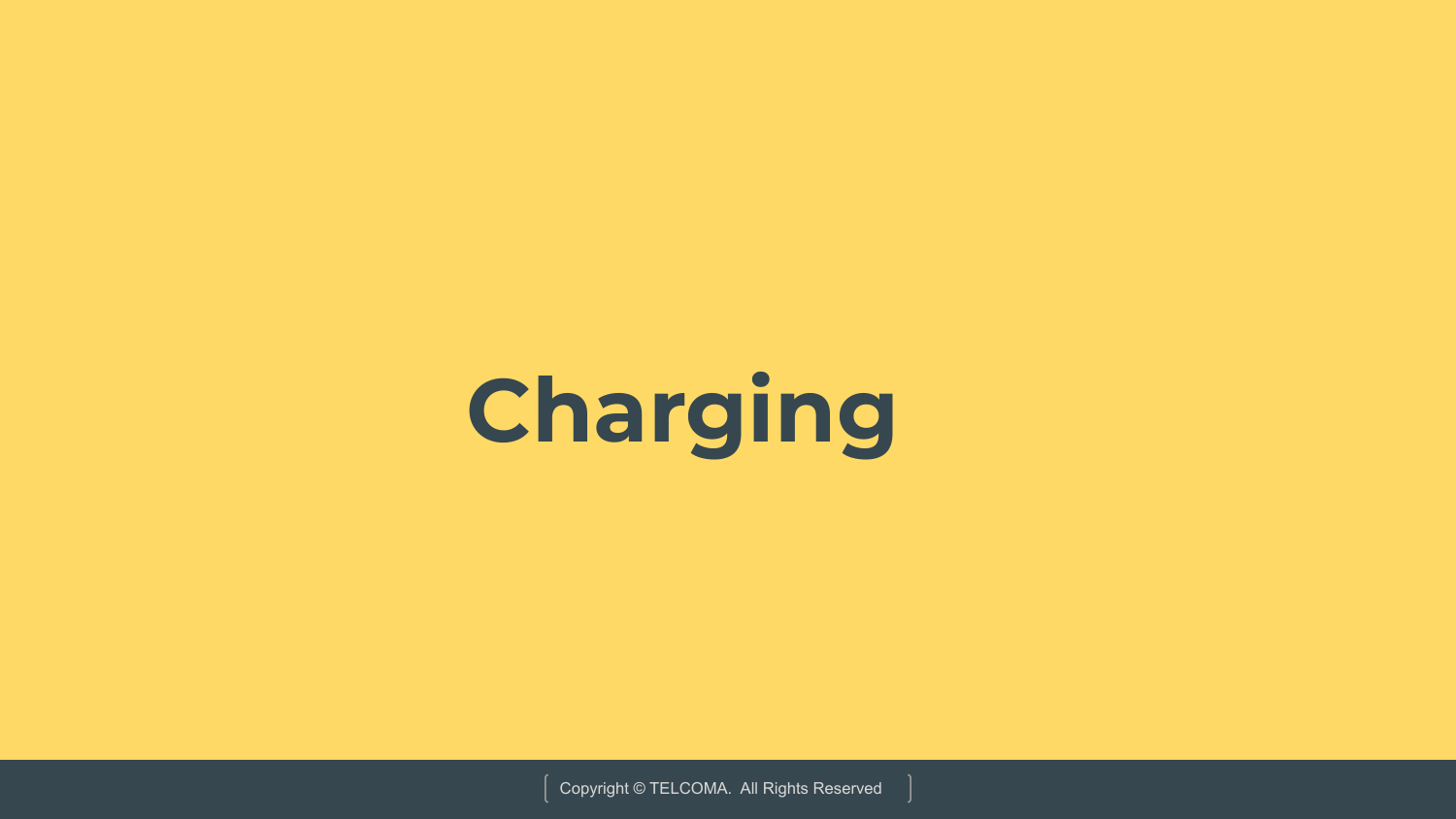## Charging :

- The 5GC charging supports collection & reporting of charging information for network resource usage.
- The SMF supports the interactions towards the charging system.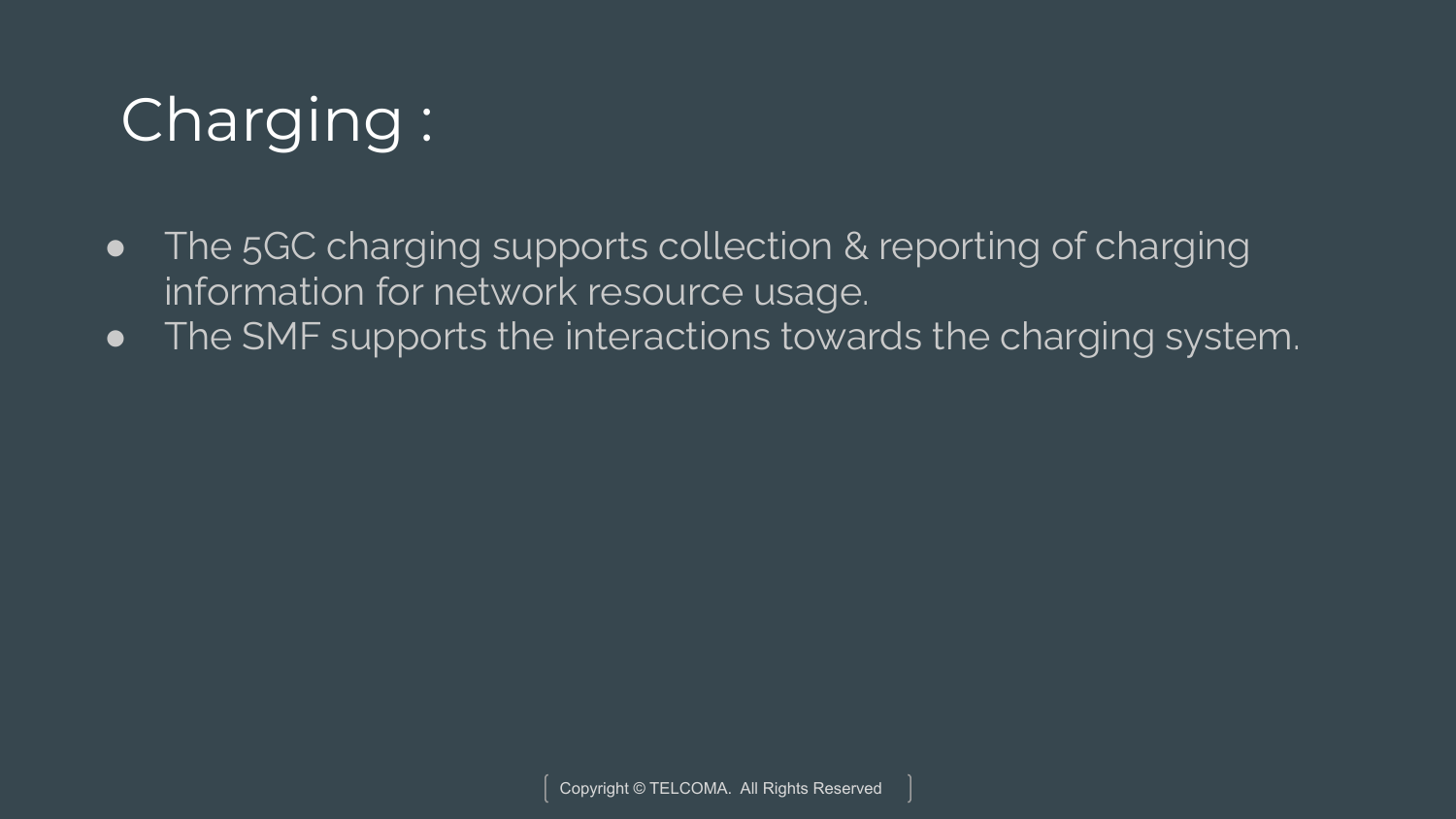### Usage data reporting for secondary RAT :

- The PLMN locally activates the secondary RAT usage data reporting by NG-RAN OAM. the activation can happen separately for data volume reporting of NR and E-UTRA.
- **•** The NG-RAN reports UL and DL data volumes to the 5GC for the secondary RAN on a per QoS flow and per time arrival .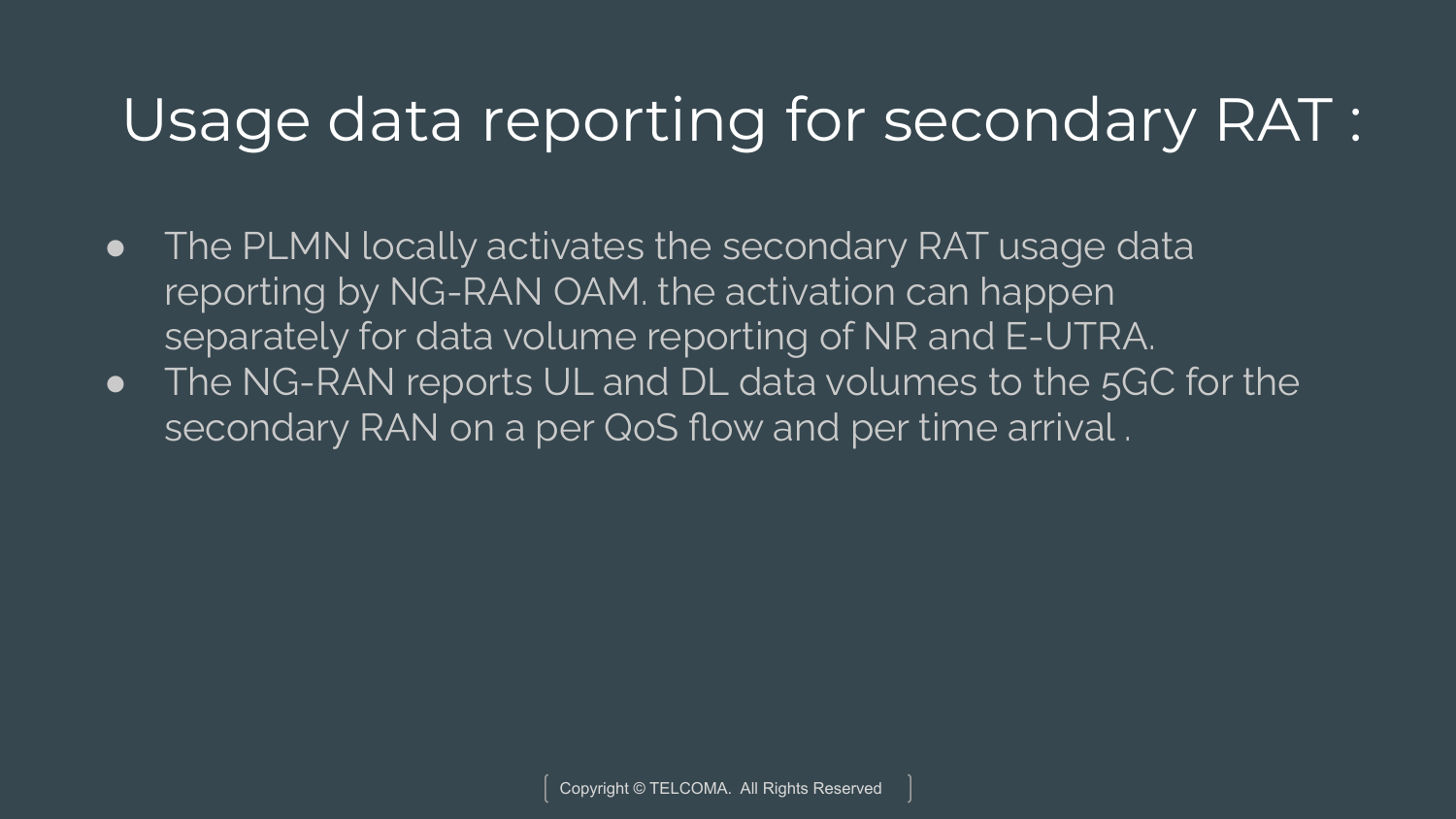## Secondary RAT periodic usage data reporting procedure :

● When NG-RAN is configured with a " time interval for secondary RAT usage data reporting " , the NG-RAN shall send a RAN usage data report message for periodic purposes to the SMF only when the timer expires for a UE for which secondary RAT usage data reporting is on-going.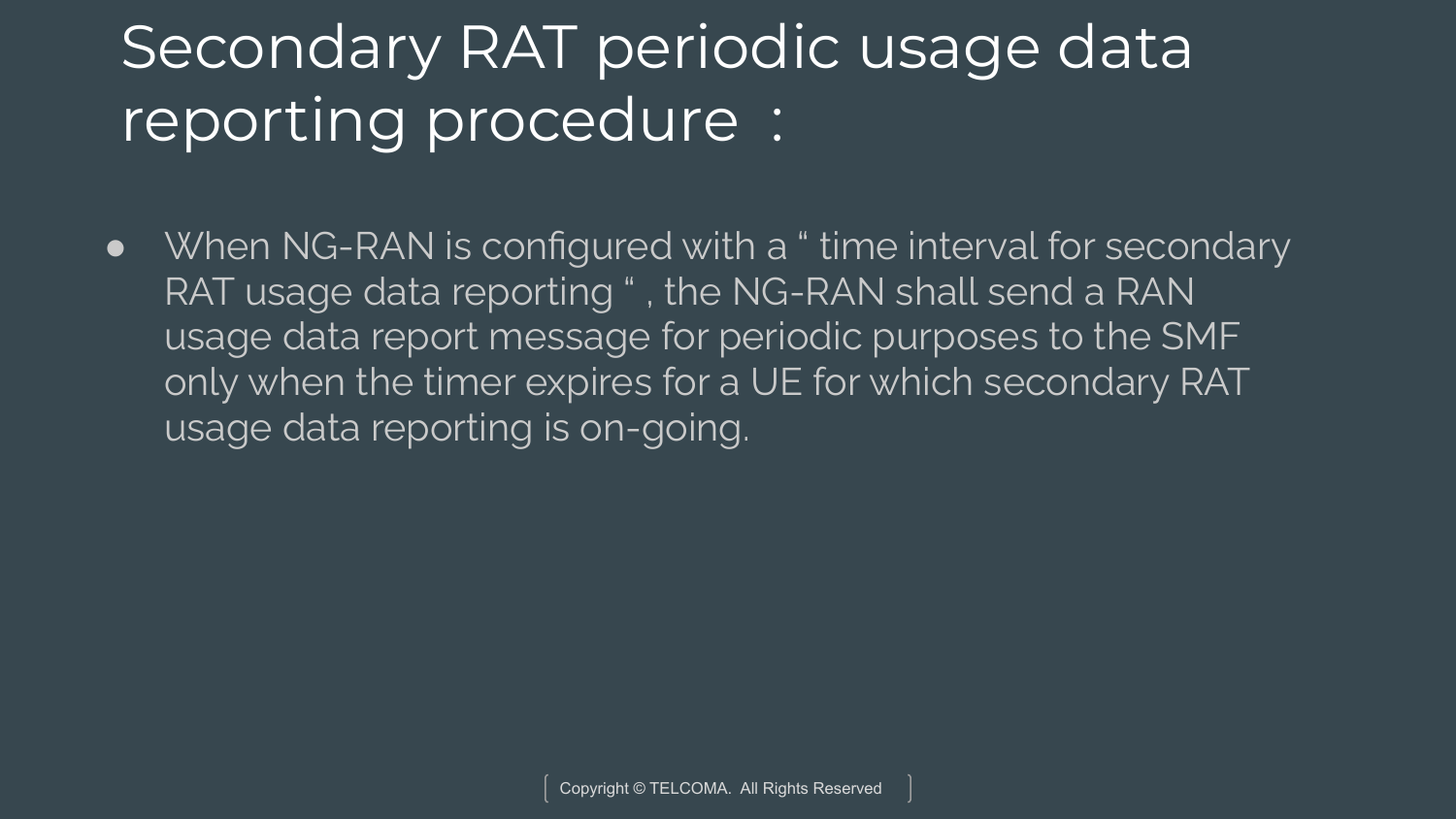# **Support for Edge computing**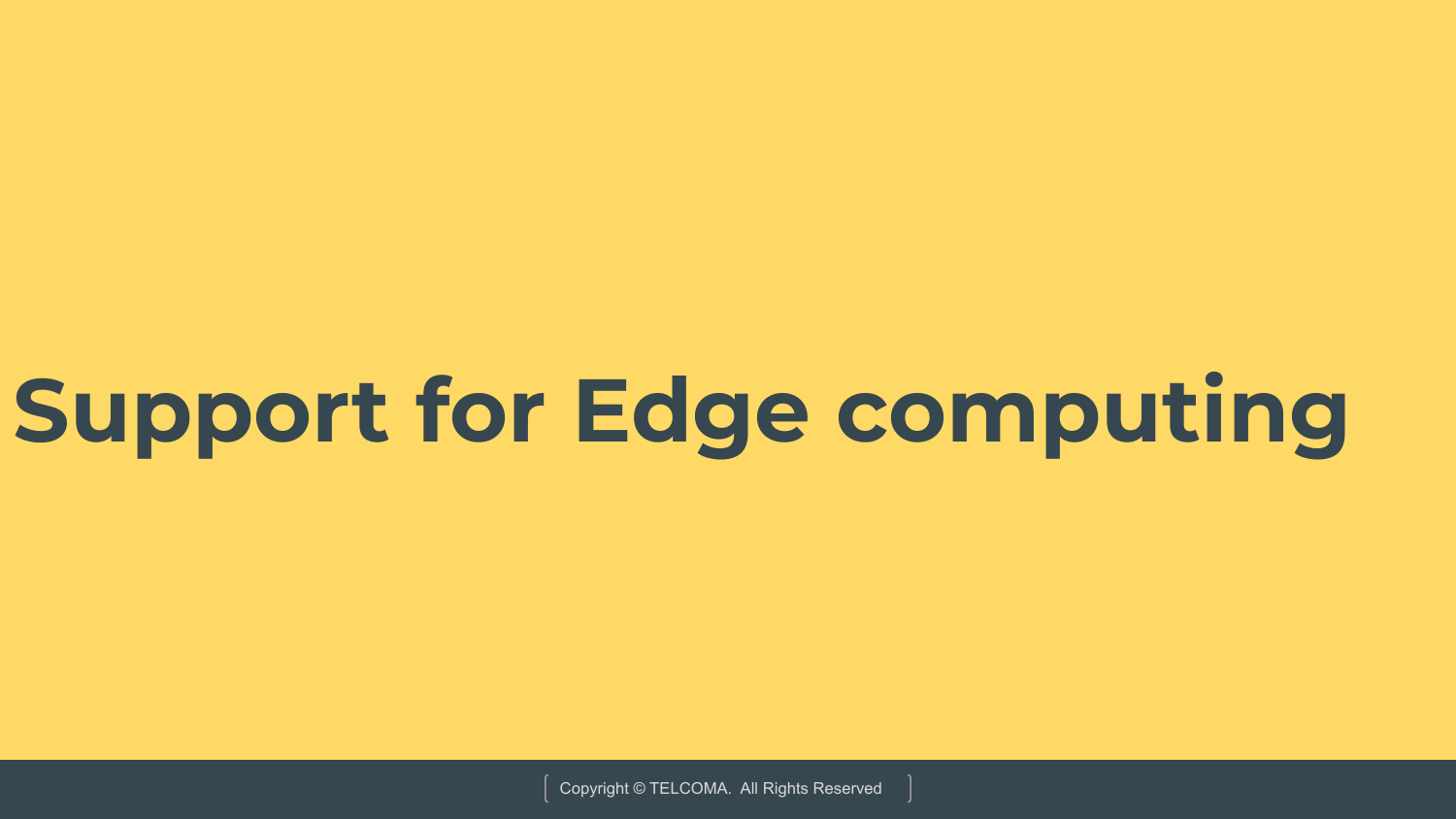### Support for Edge Computing :

● It enables operator and 3rd party services to be hosted close to UE's access point of attachment , so as to achieve an efficient service delivery through the reduced end-to-end latency and load on the transport network.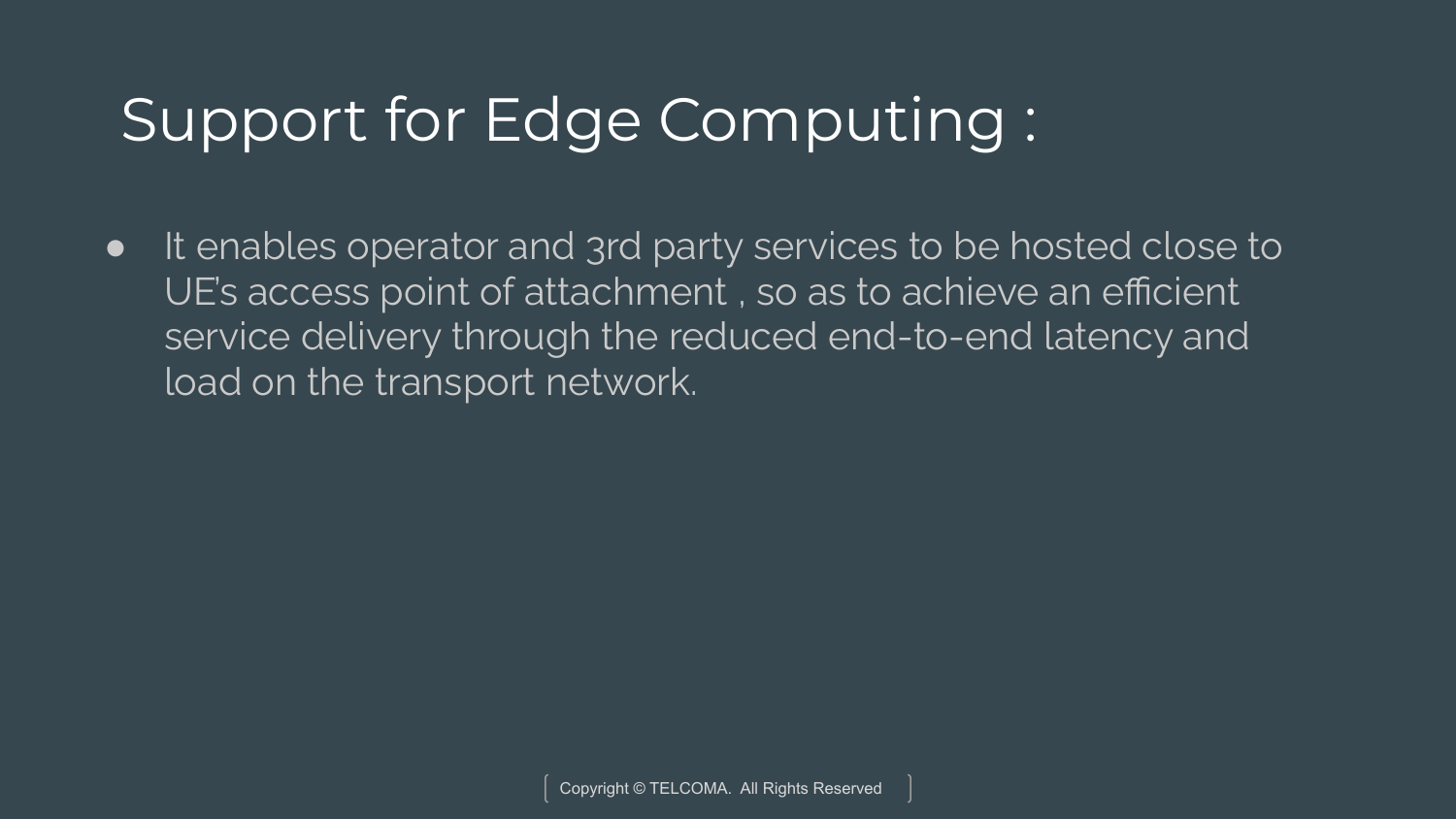### Edge Computing supported by enablers :

- User plane (re) selection
- Local routing & traffic steering
- Session & service continuity
- Network capability exposure
- QoS and charging
- Support of local area data network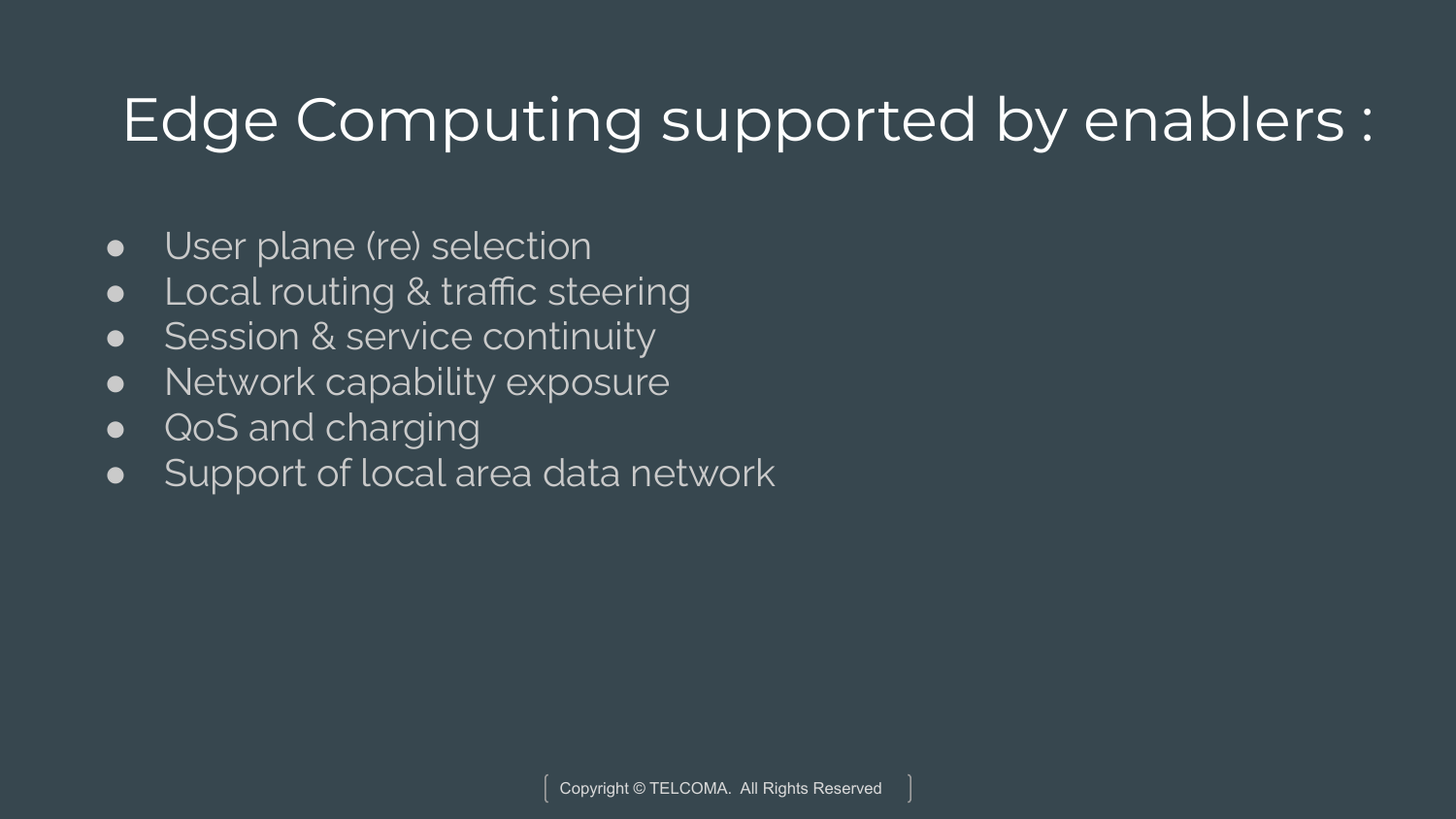# **Network slicing**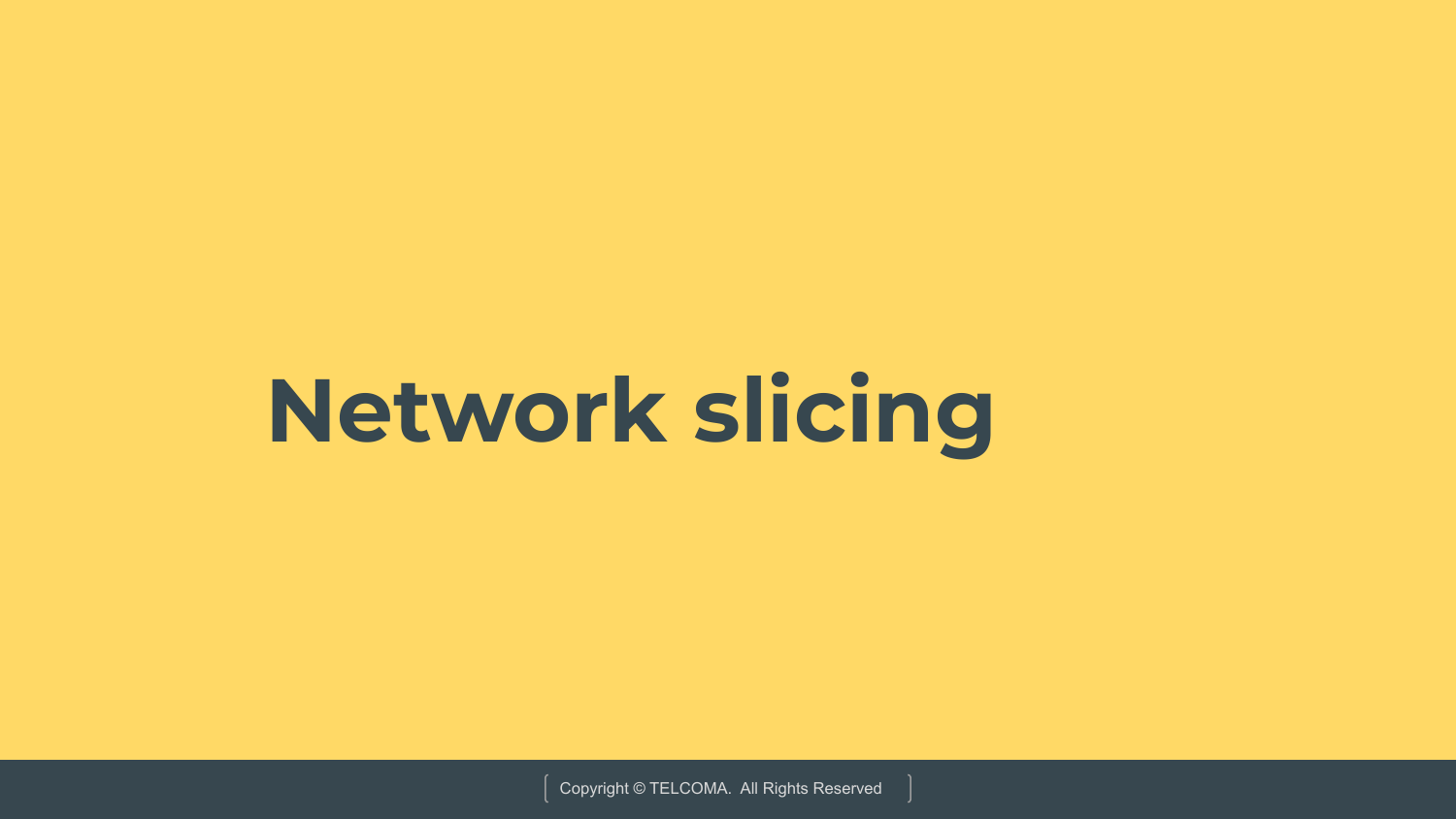### Network slicing :

- A network slice is defined within PLMN and shall include : the CN control plane and user plane network functions.
- In Serving PLMN, at least one of the following : NG RAN and N3IWF function to non-3GPP access.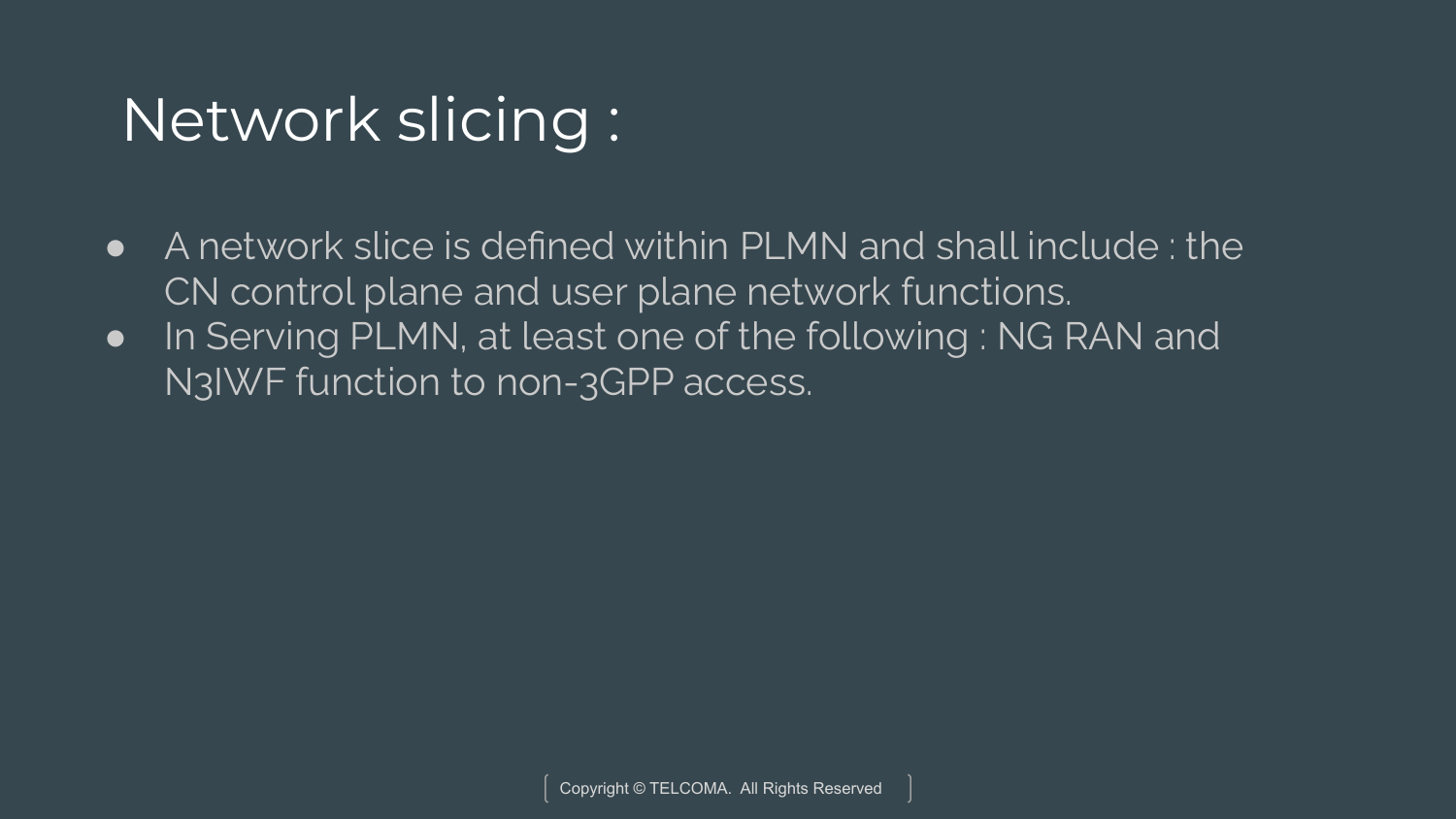### Network slicing :

• Network slices may differ for supported features and network functions optimisations , in which case such network slice may have e.g different S-NSSAI's with different slice/service types.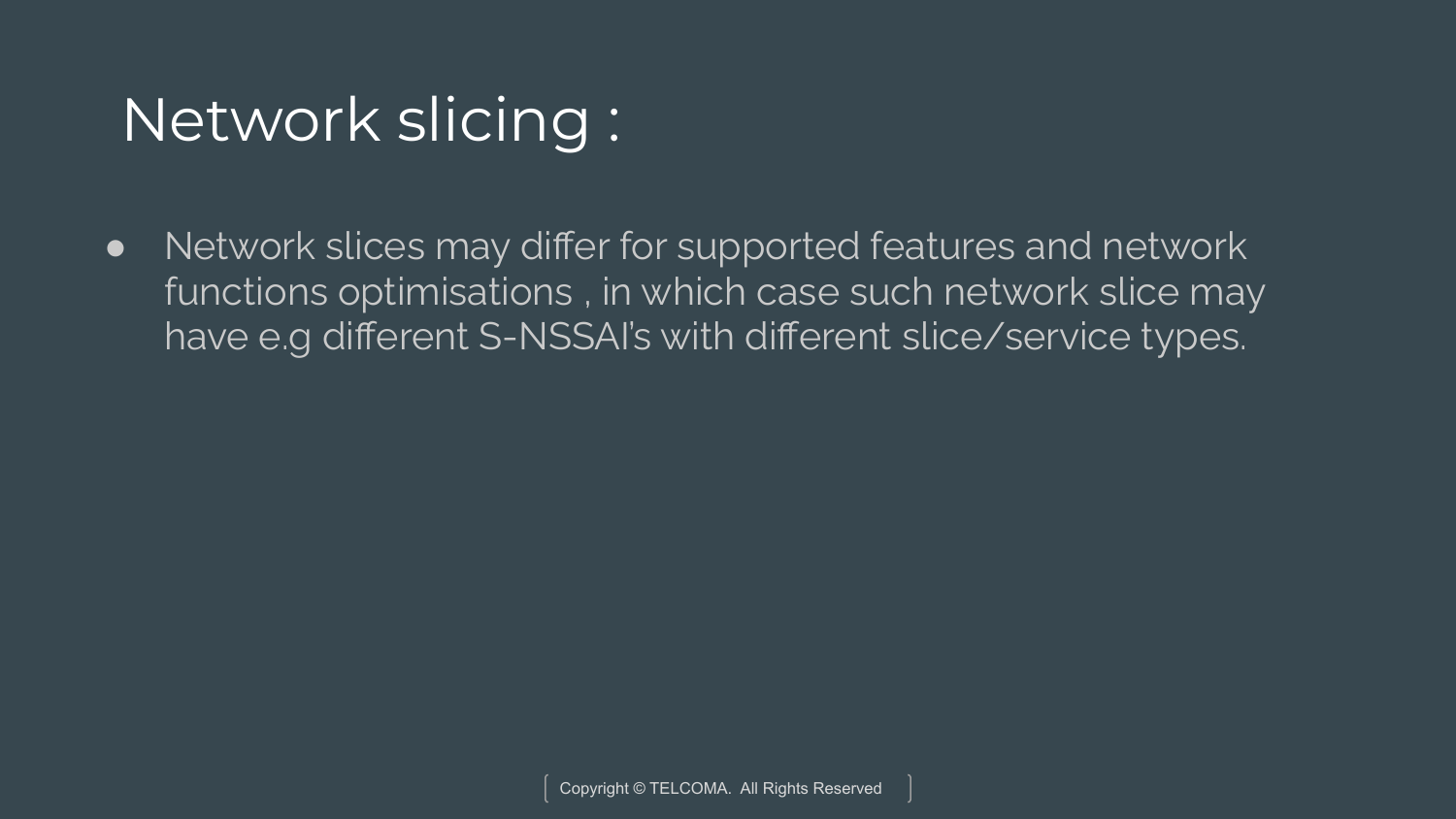## Identification & selection of a network slice :

- An S-NSSAI identifies a network slice and it is composed of : SST and SD.
- Based on operator's operational or deployment needs, a network slice instance can be associated with one or more S-NSSAI's and an S-NSSAI can be associated with one or more network slice instances.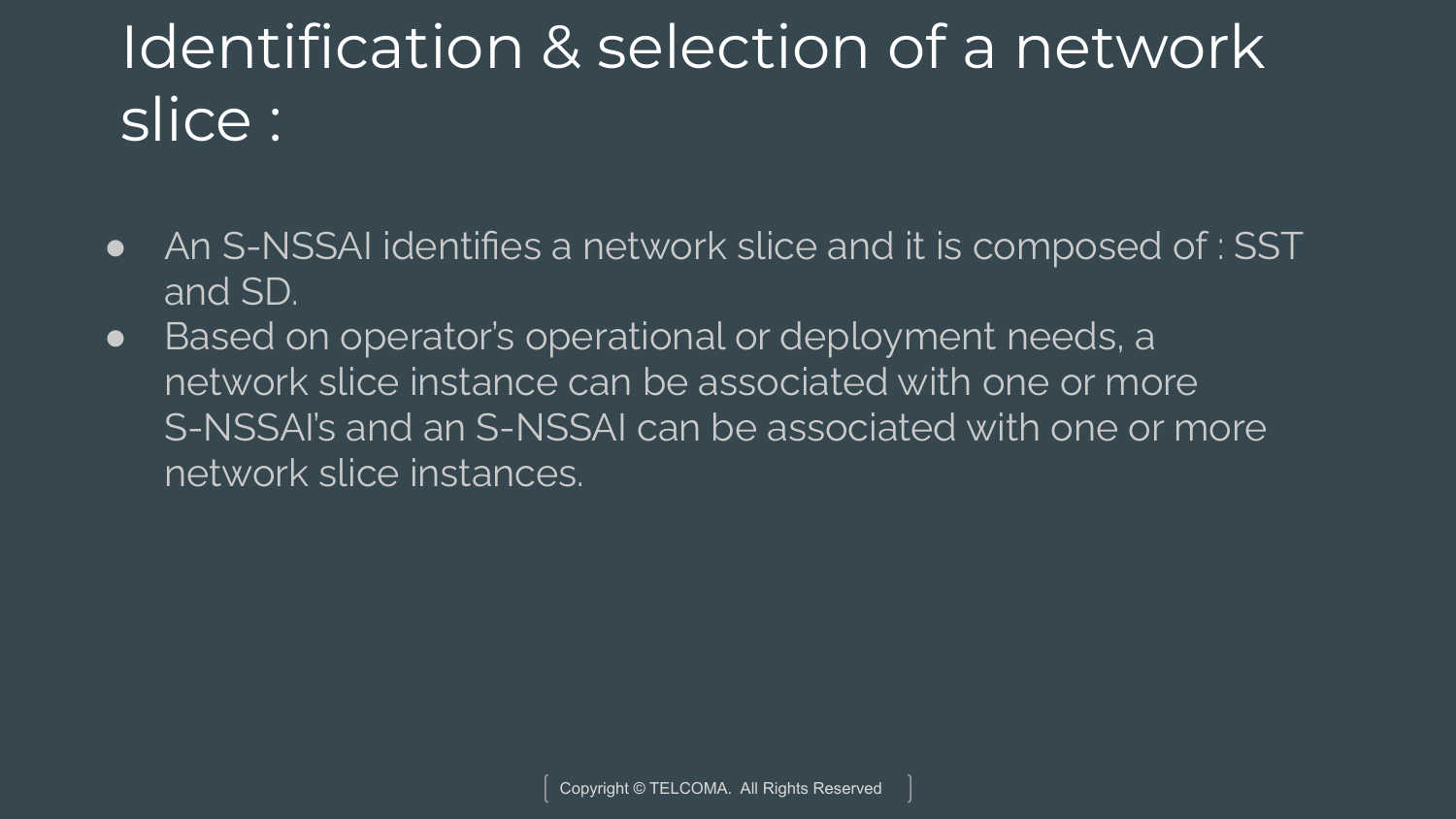# **Standardized SST values**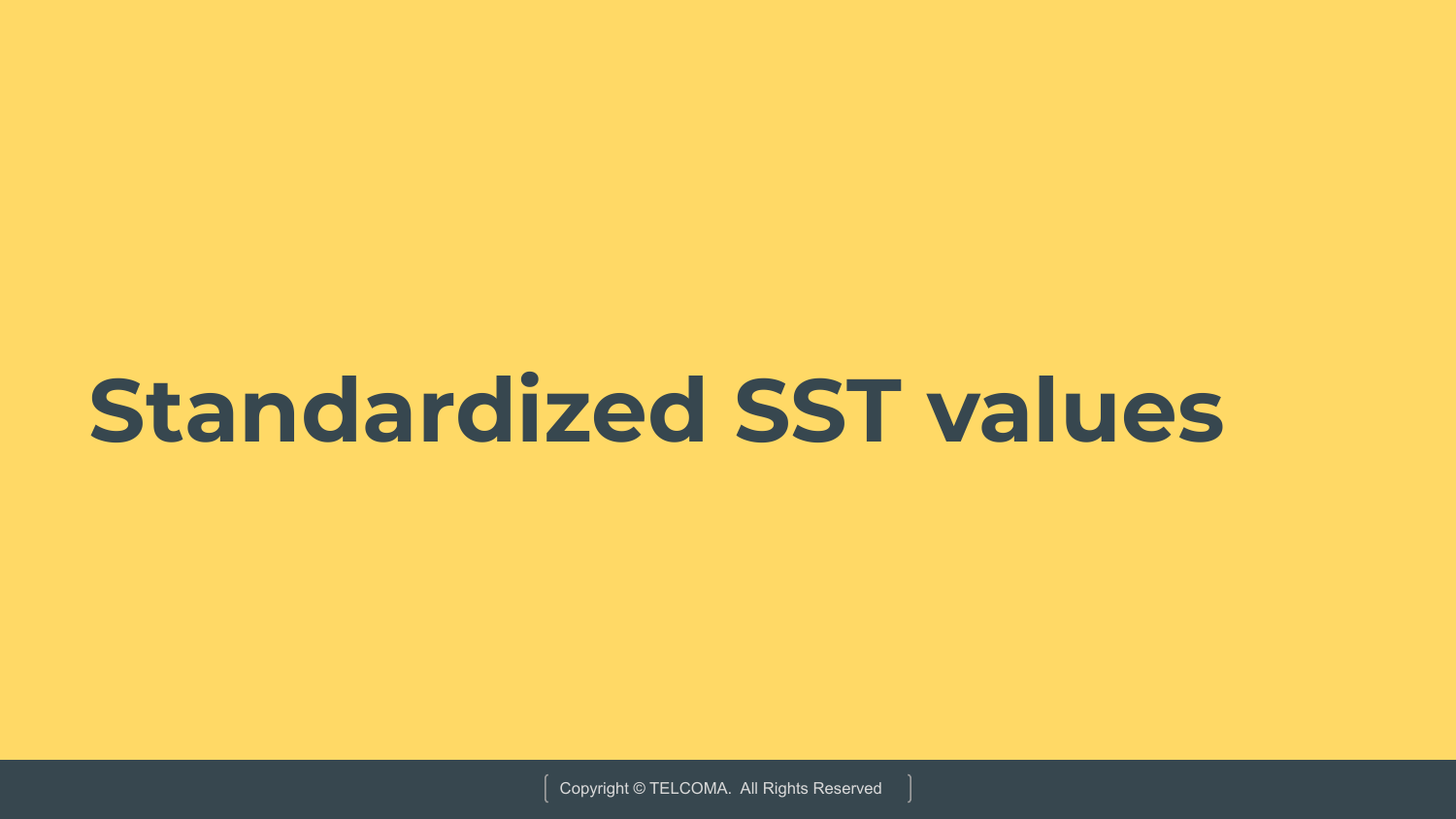#### SST values :

• Standardized SST values provide a way for establishing global interoperability for slicing so that PLMN's can support the roaming use case more efficiently for the most commonly used service/slice types.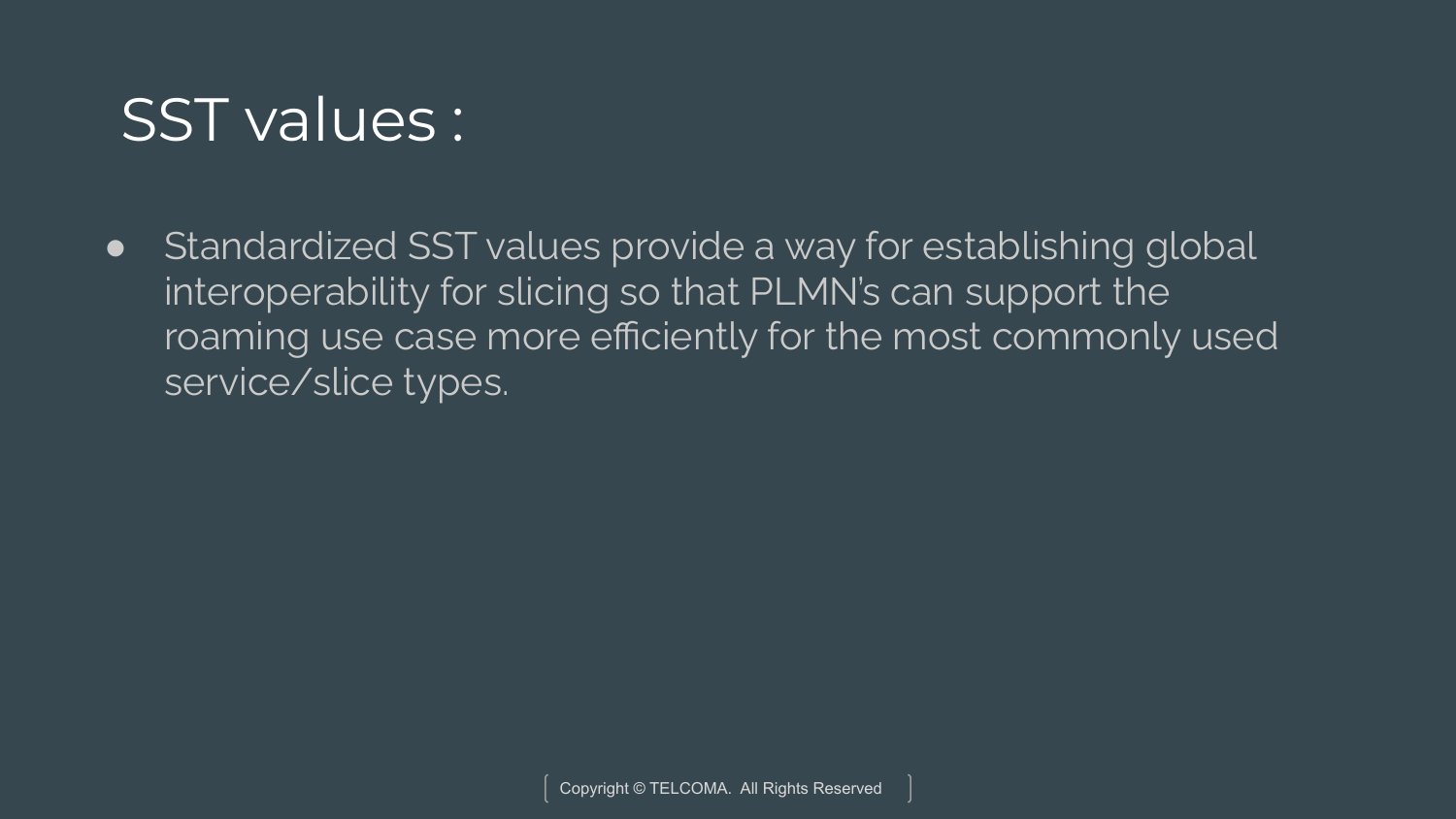#### SST values :

- $\bullet$  1 eMBB
- 2 URLLC
- $\bullet$  3 MIOT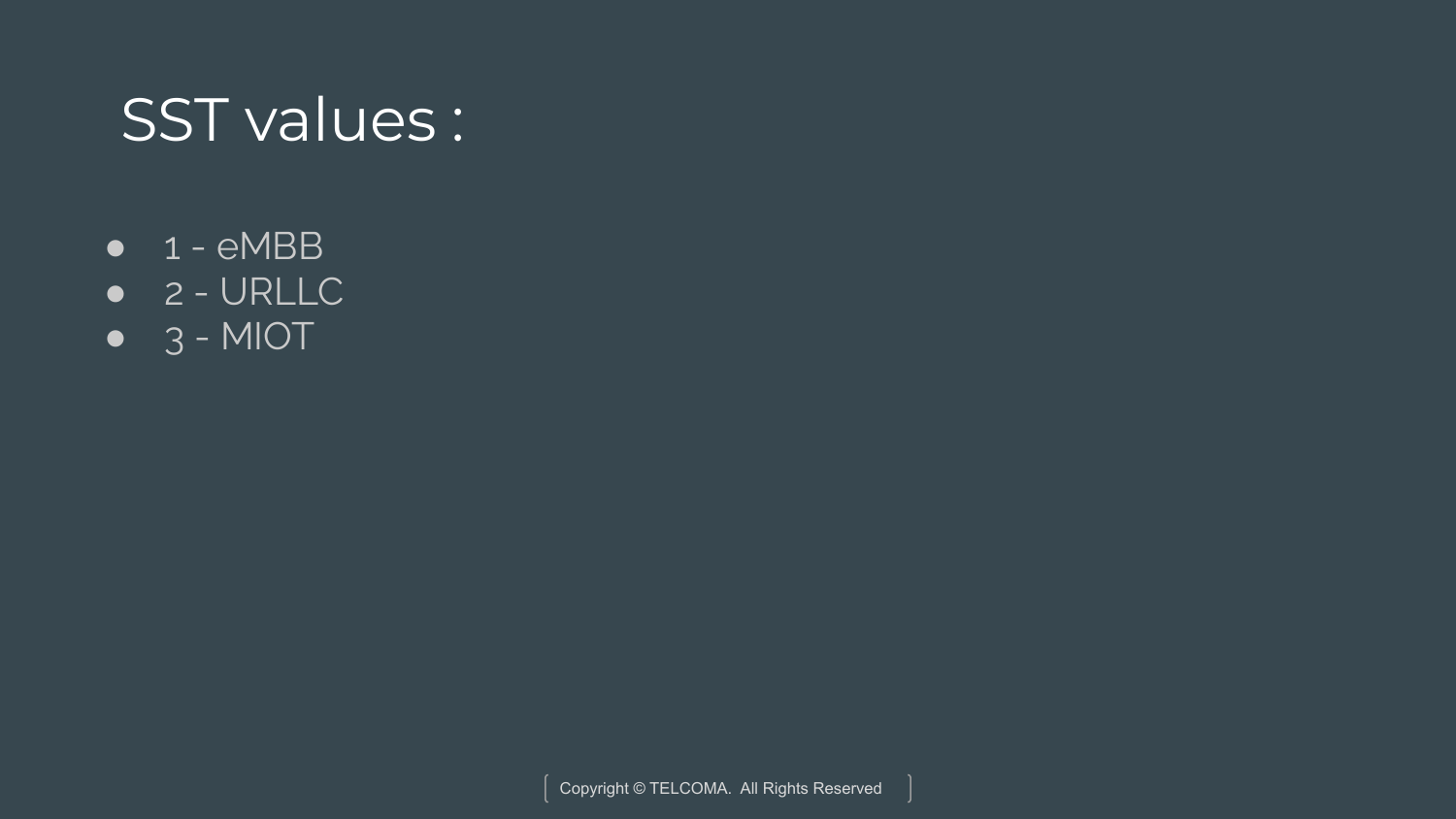# **Network slicing & interworking with EPS**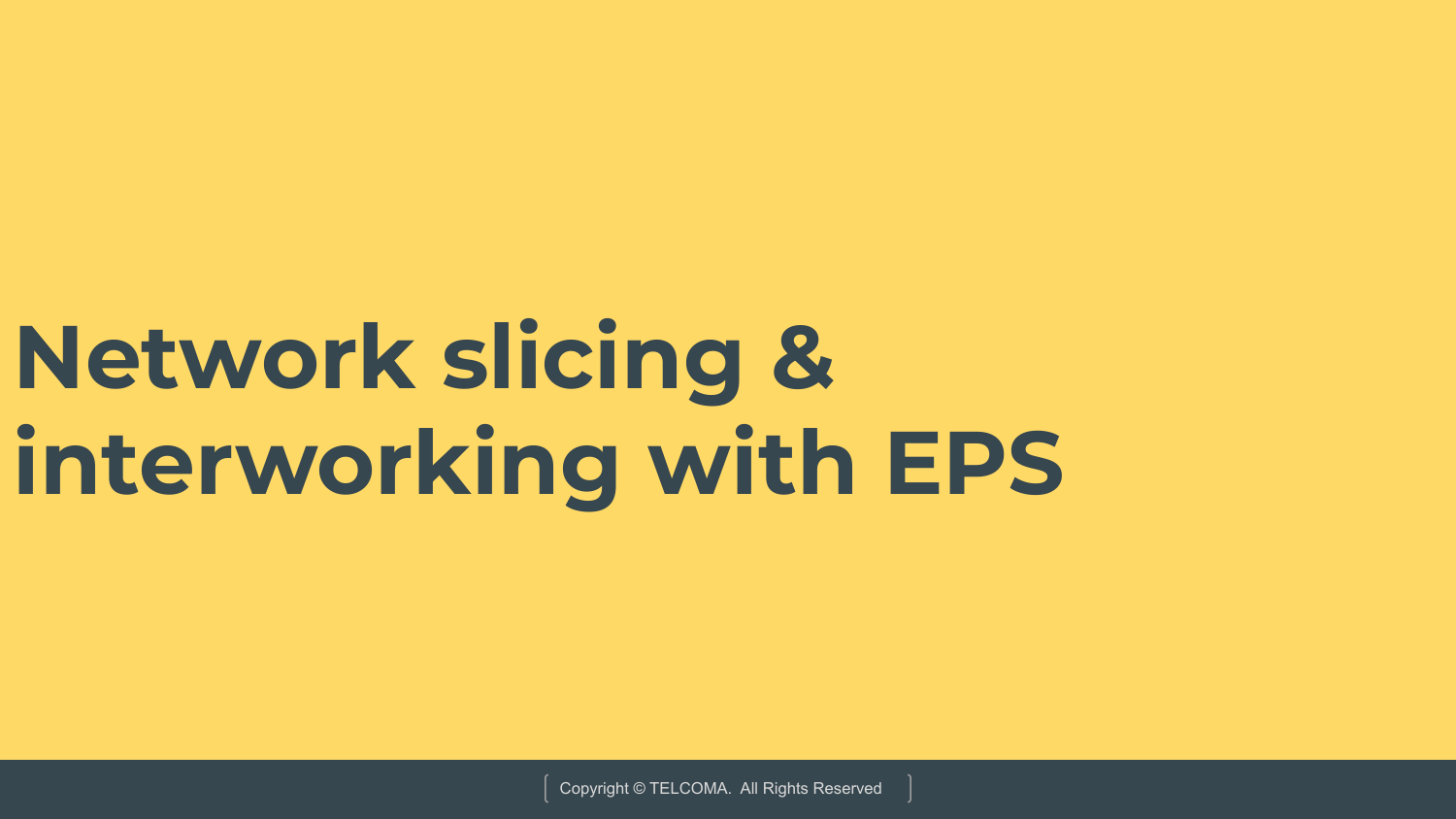### Network slicing & interworking with EPS :

- A 5GS supports network slicing and might need to interwork with the EPS in its PLMN or in other PLMNs.
- In some deployments, the MME selection may be assisted by DCN-ID provided by the UE to the RAN.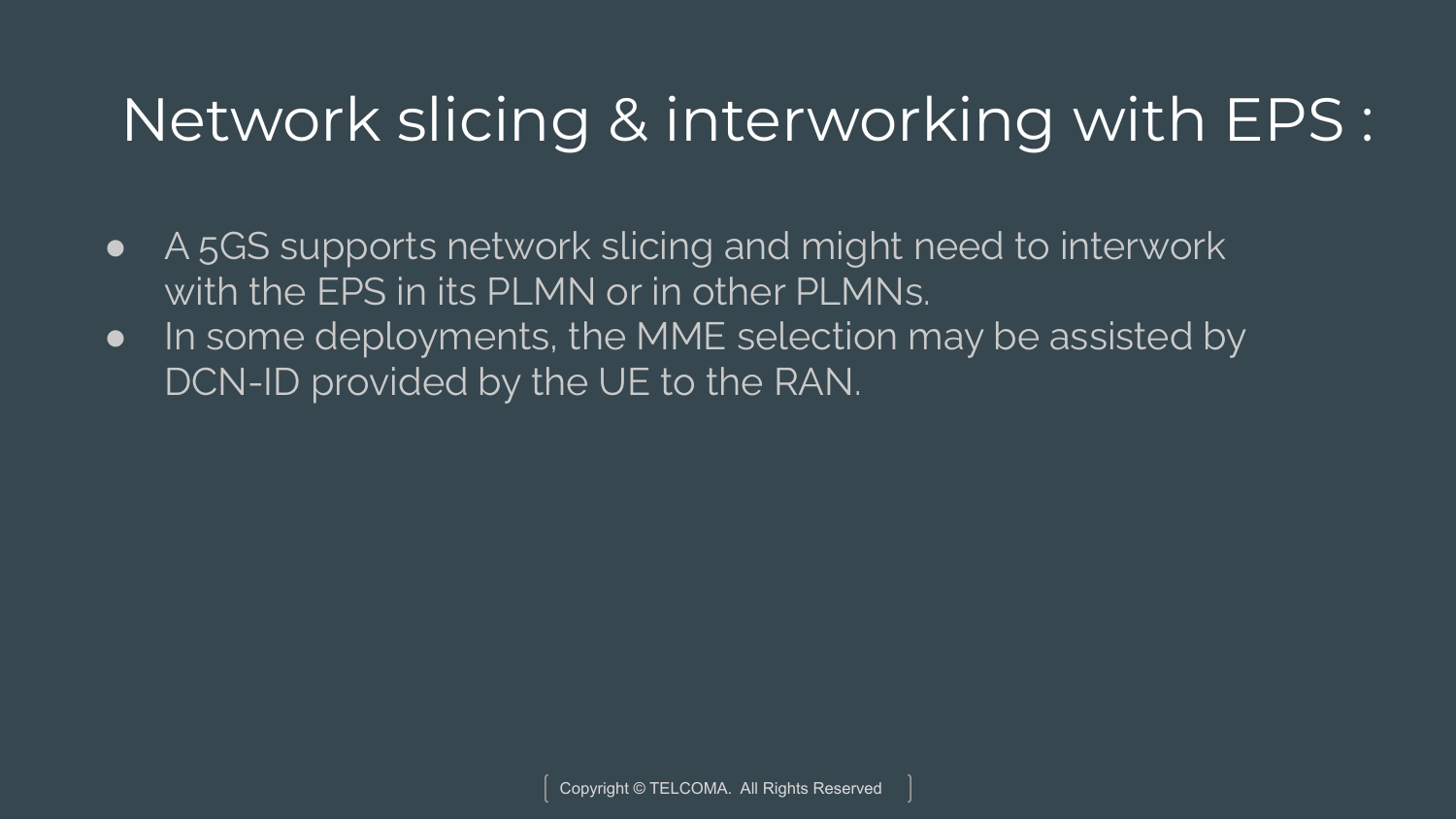### Network slicing & interworking with EPS :

• During PDN connection establishment in the EPC, the UE allocates the PDU session ID and sends it to the PGW-C + SMF via PCO.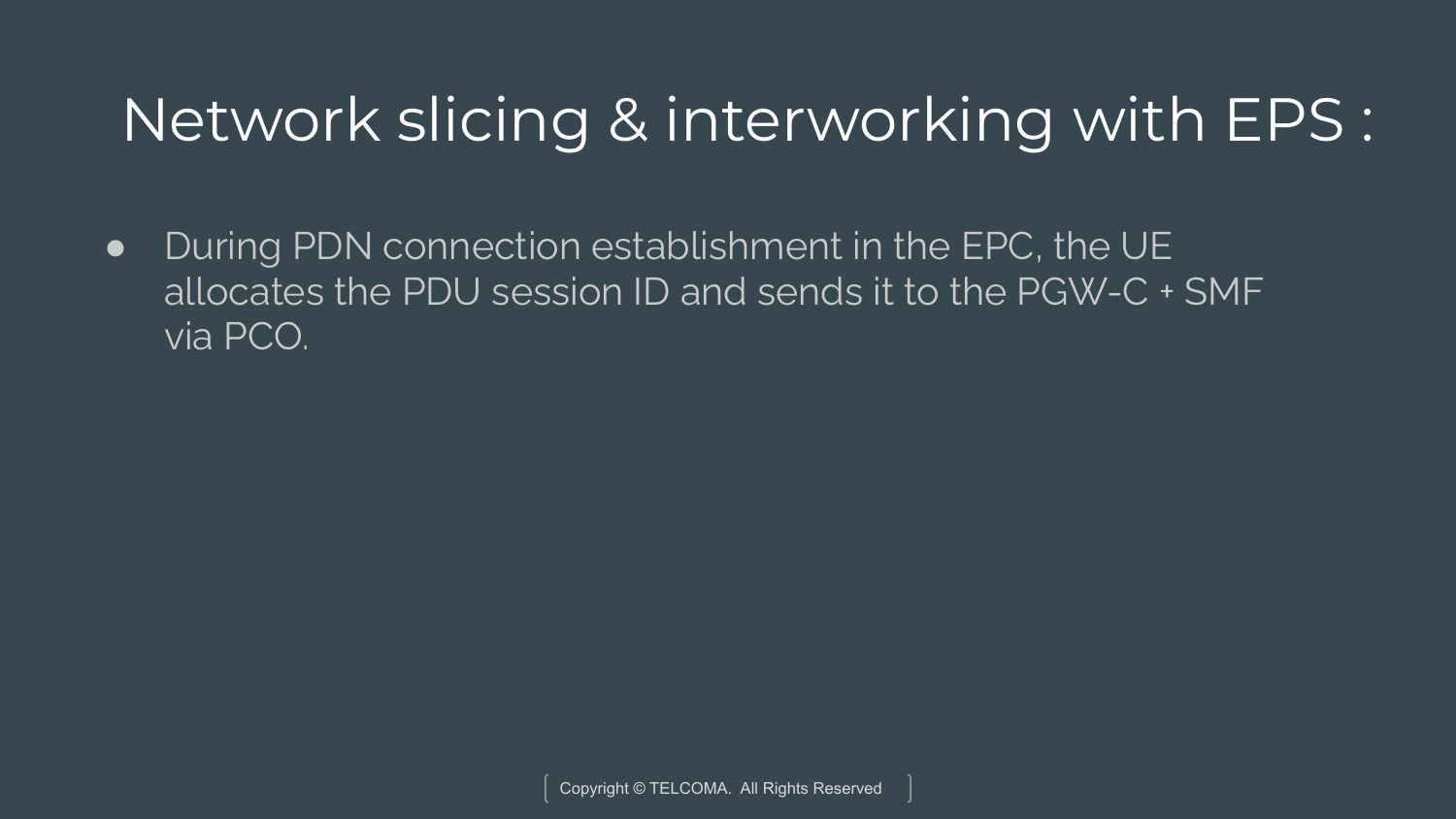#### Idle mode aspects :

- When UE moves from 5GS to EPS, the UE context information sent by AMF to MME includes the UE usage type, which is retrieved from UDM by AMF as part of subscribed as part of subscription data.
- When UE moves from EPS to 5GS , the the UE includes the S-NSSAI,s associated PDN connection in the requested NSSAI in RRC connection establishment NAS.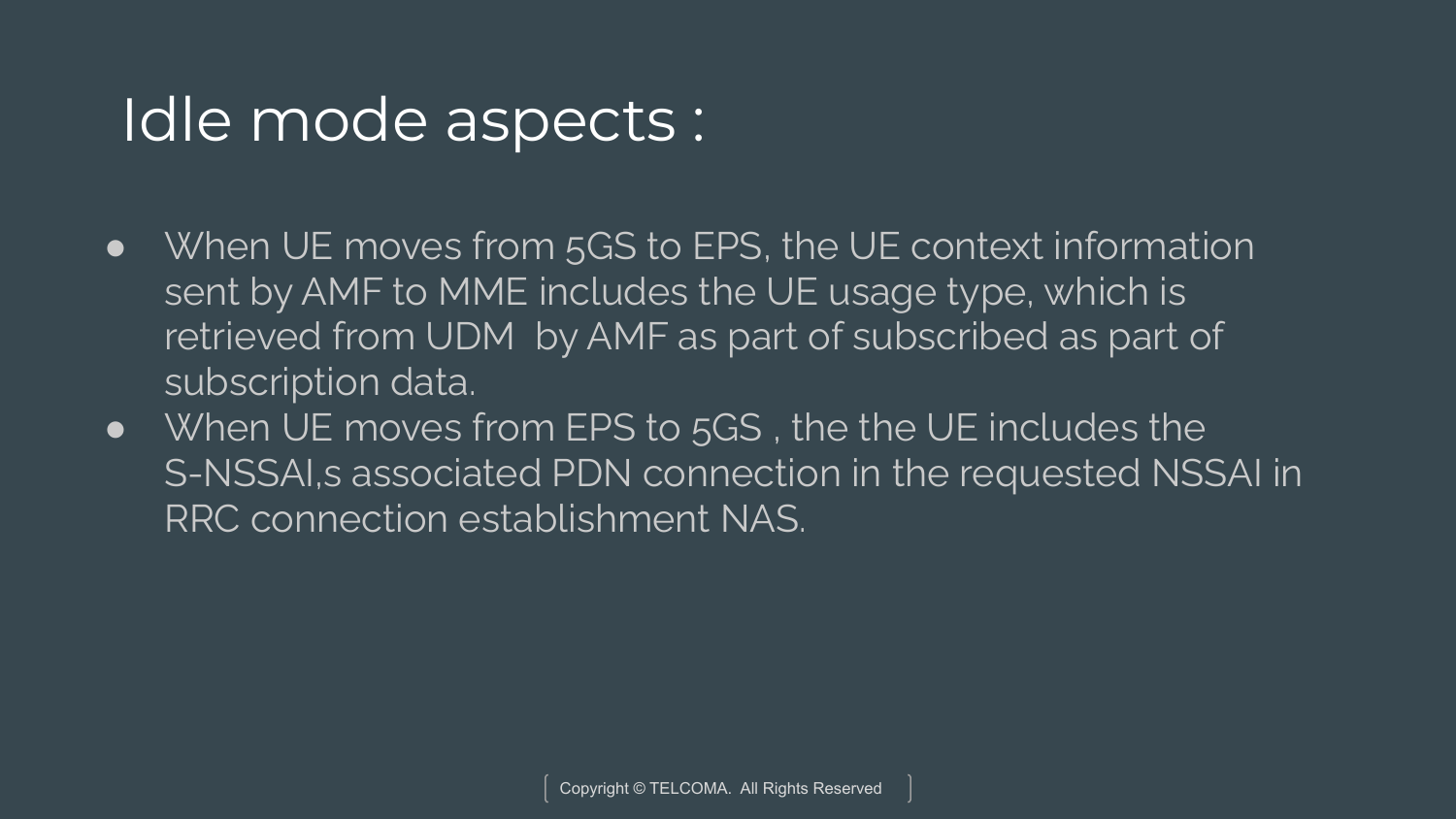#### Connected mode aspects :

- When a UE is CM-CONNECTED in 5GC and a handover to EPS occur, the AMF selects the target MME based on the source AMF Region ID , AMF set ID and target location information.
- When a UE is ECM-CONNECTED in EPC and performs a handover to 5GS, the MME selects the target AMF based on target AMF based on target location information.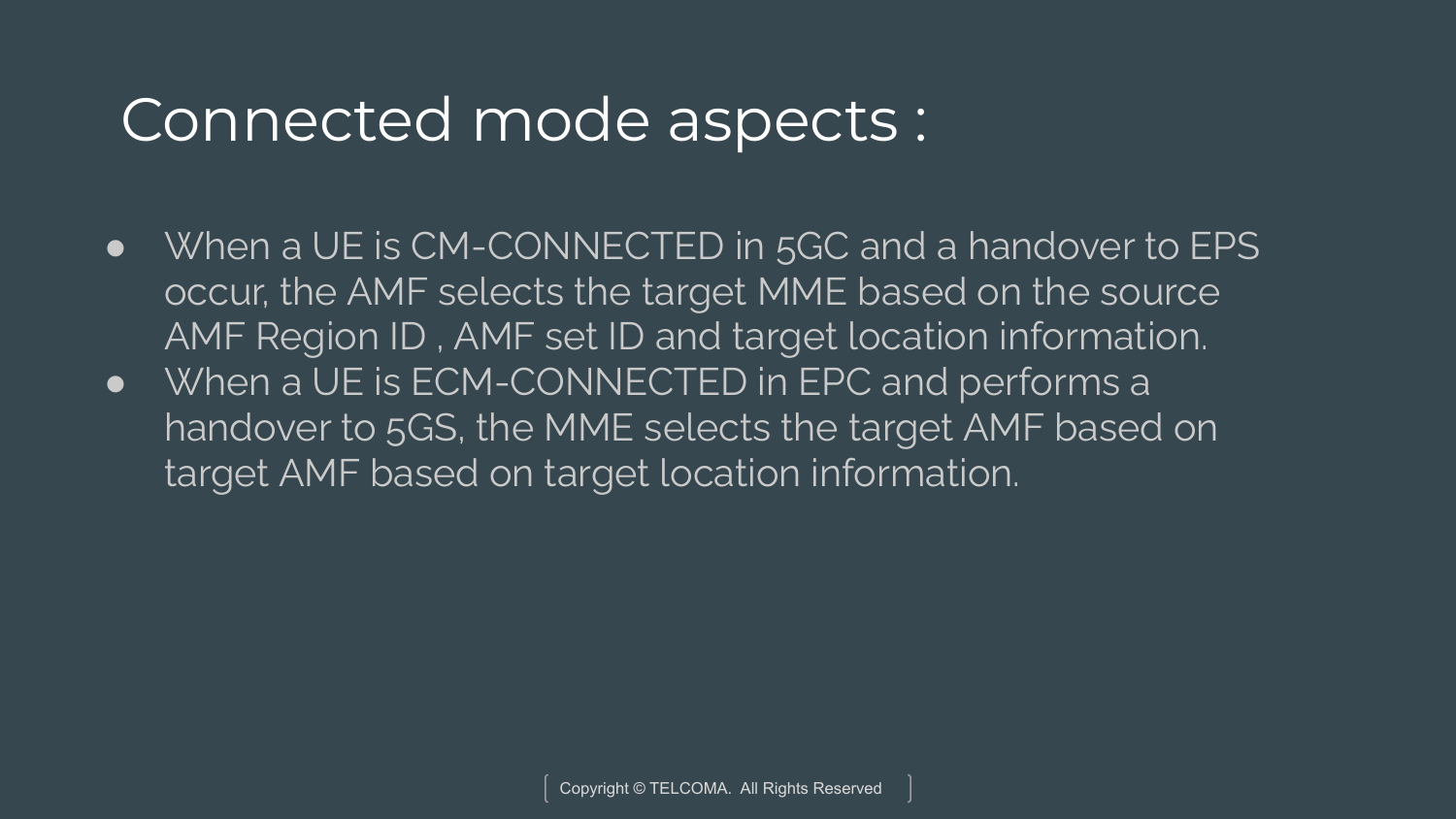# **Configuration of network slice availability in a PLMN**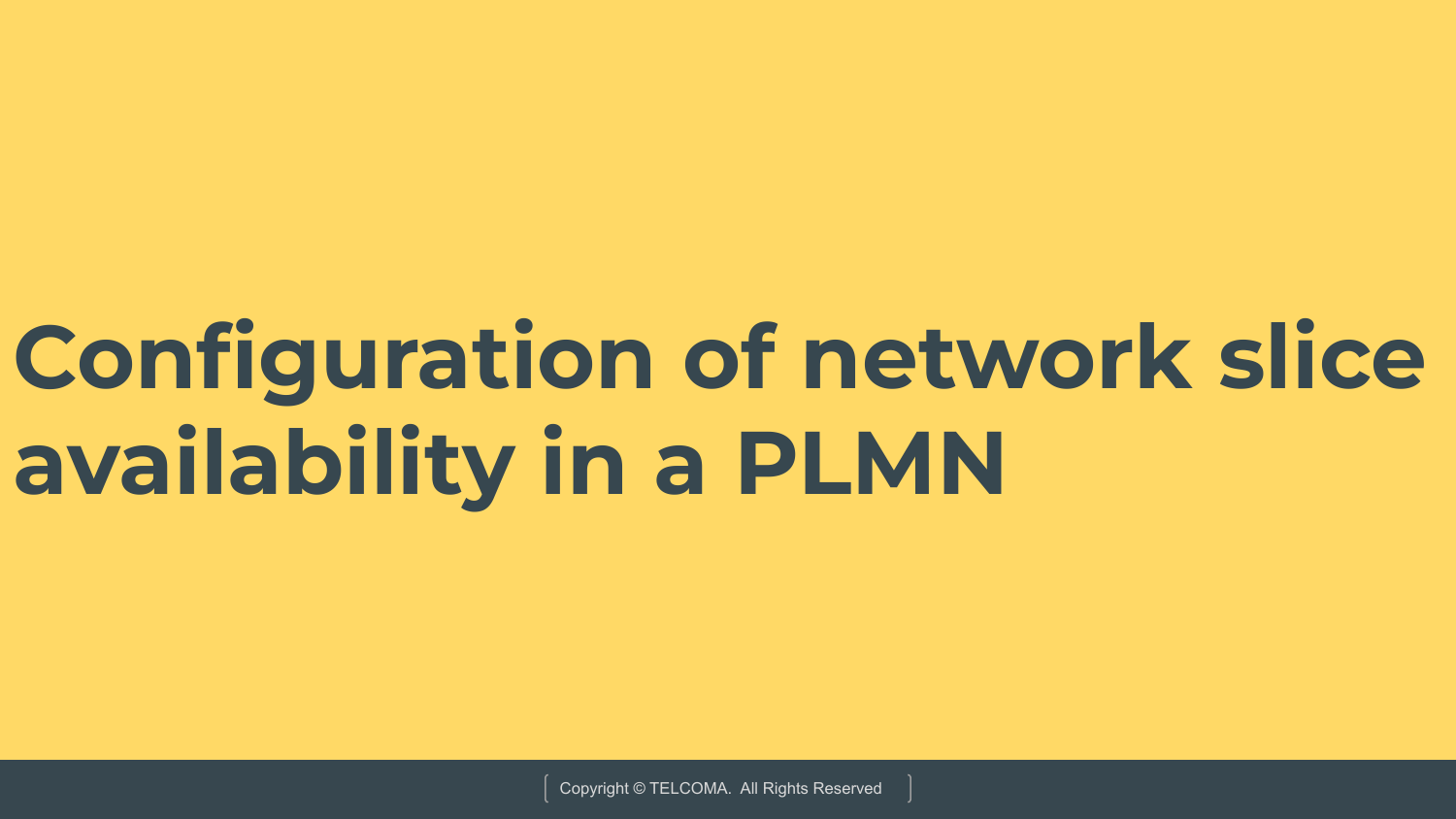### Configuration :

- A network slice may be available in the whole PLMN or in one or more tracking areas of the PLMN.
- **•** The availability of a network slice refers to the support of the NSSAI in the involved NFs.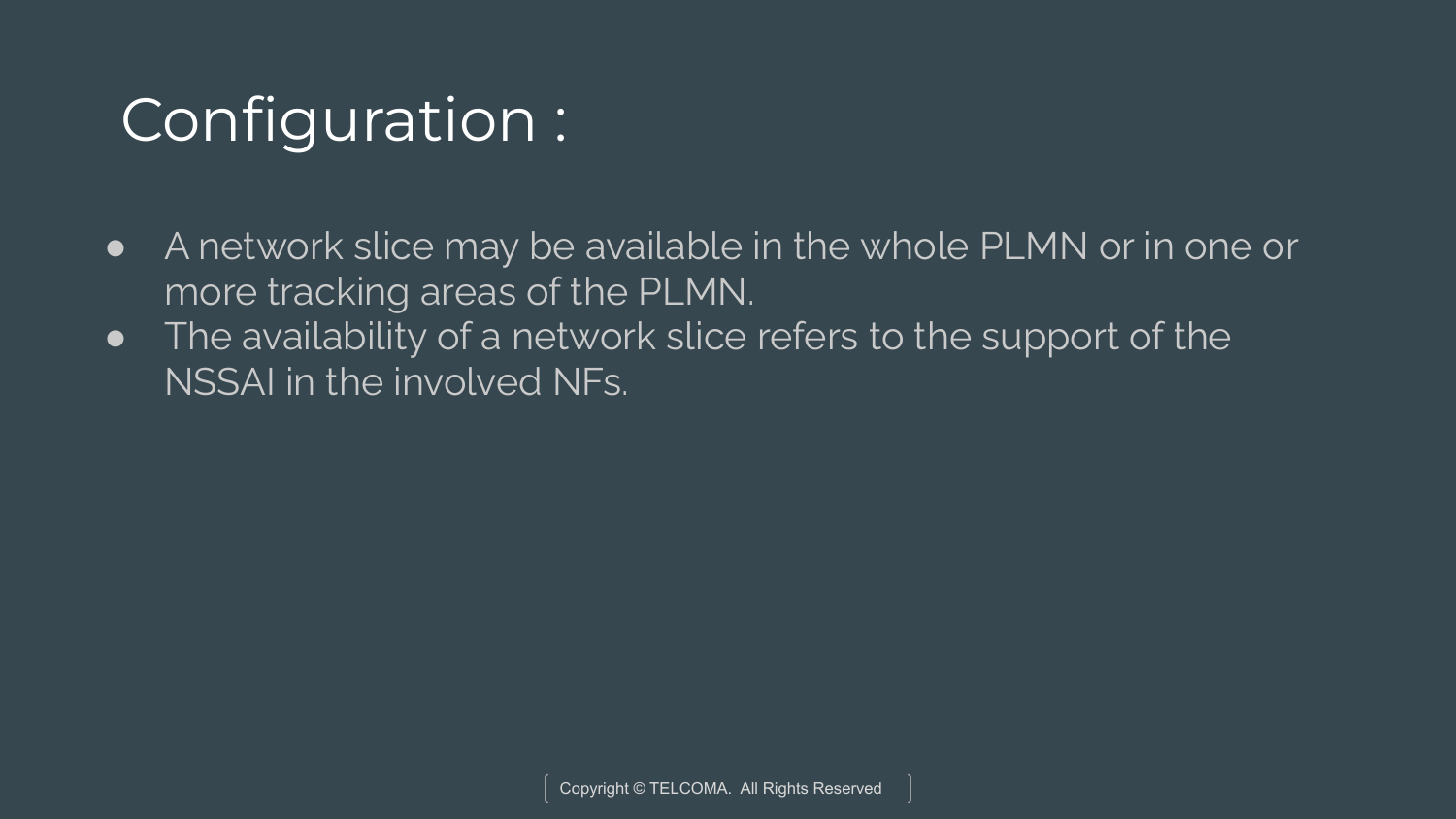### Configuration :

- The NSSF may be configured with operator policies specifying under what conditions the S-NSSAIs can be restricted per TA and per HPLMN of the UE.
- The per TA restricted S-NSSAIs may be provided to the AMFs of the AMF sets at setup of the network and whenever changed.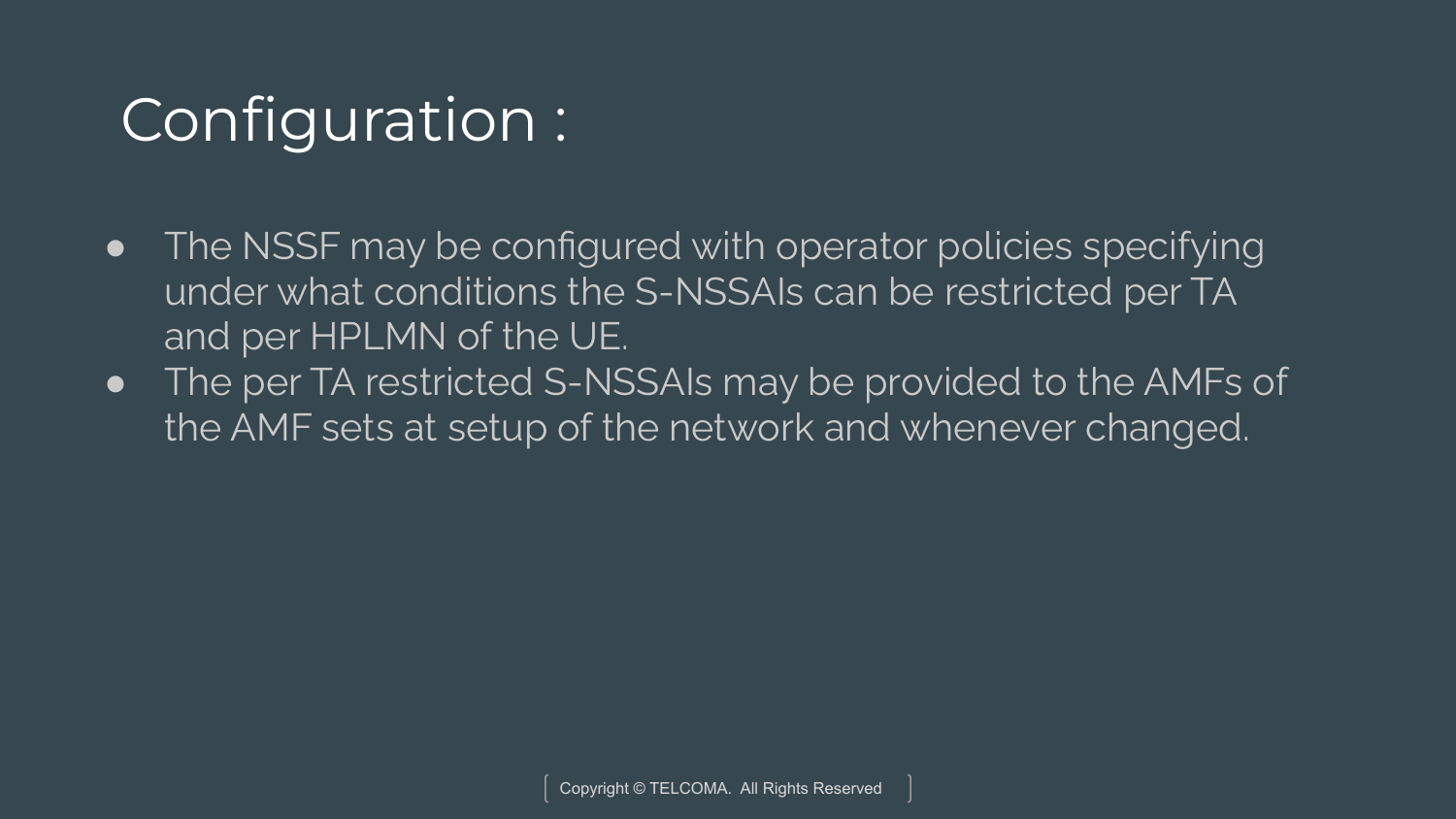# **IMS support**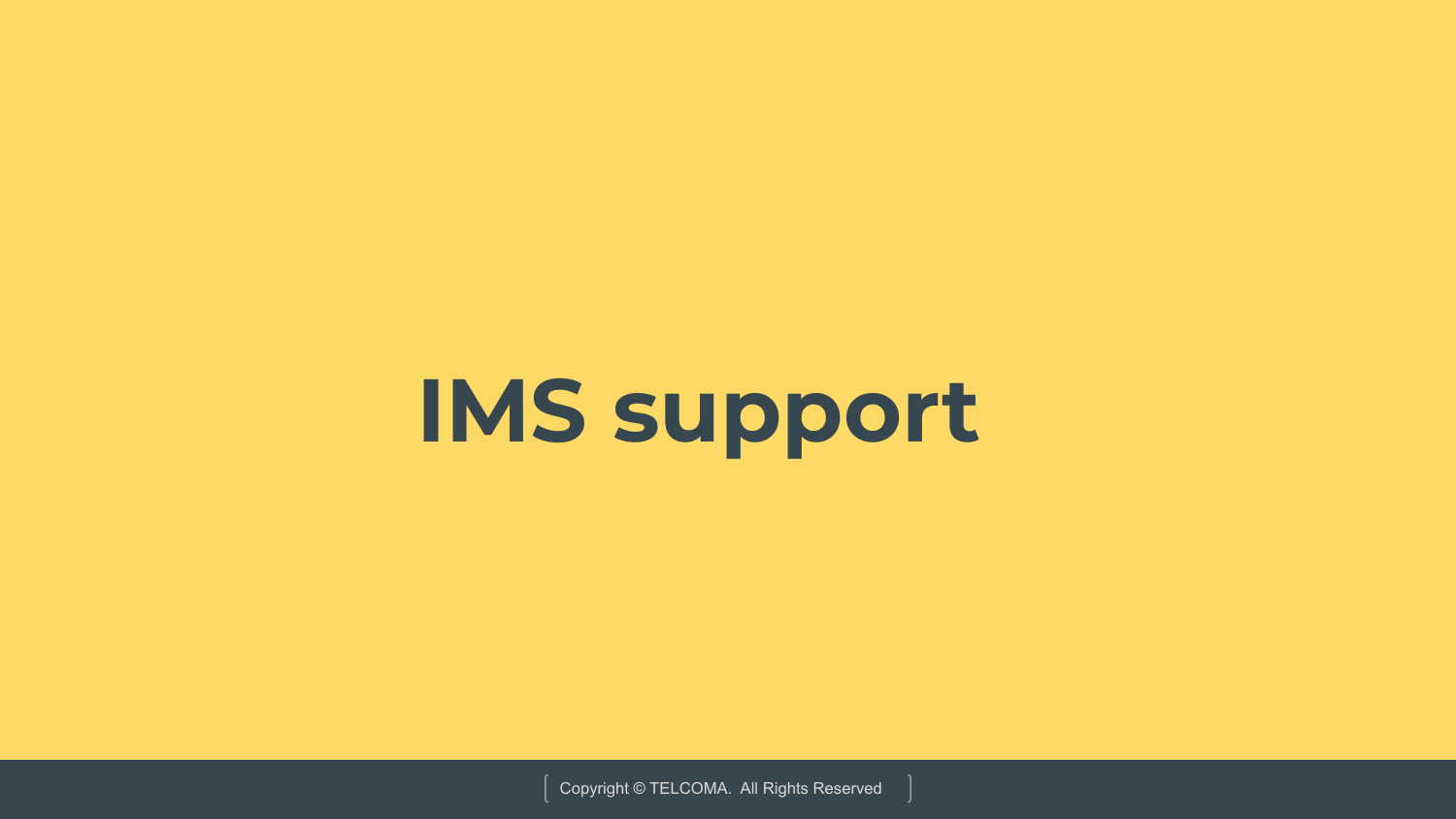### IMS support :

5G Supports IMS with functionality :

- Indication toward the UE if IMS voice over PS session is suppored.
- Capability to transport the P-CSCF address(es) to UE.
- Paging policy differentiation for IMS
- IMS emergency service
- Domain selection for UE originating sessions.
- **•** Terminating domain selection for IMS voice.
- Support of P-CSCF restoration proce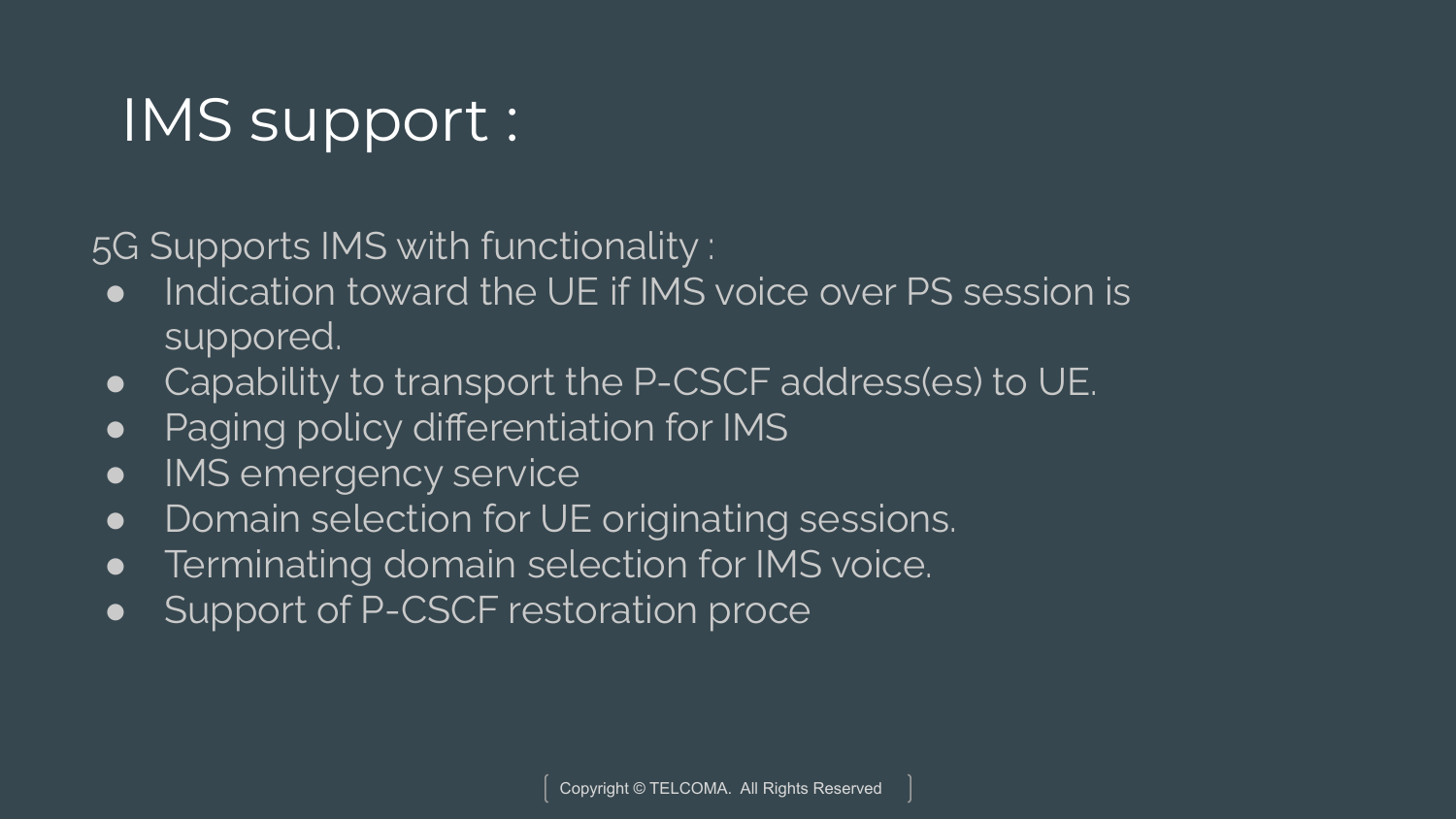#### IMS voice over PS session :

● The serving PLMN AMF shall send an indication towards the UE during registration procedure over 3GPP access to indicate if an IMS voice over PS session is supported or not supported in 3GPP or non-3GPP access.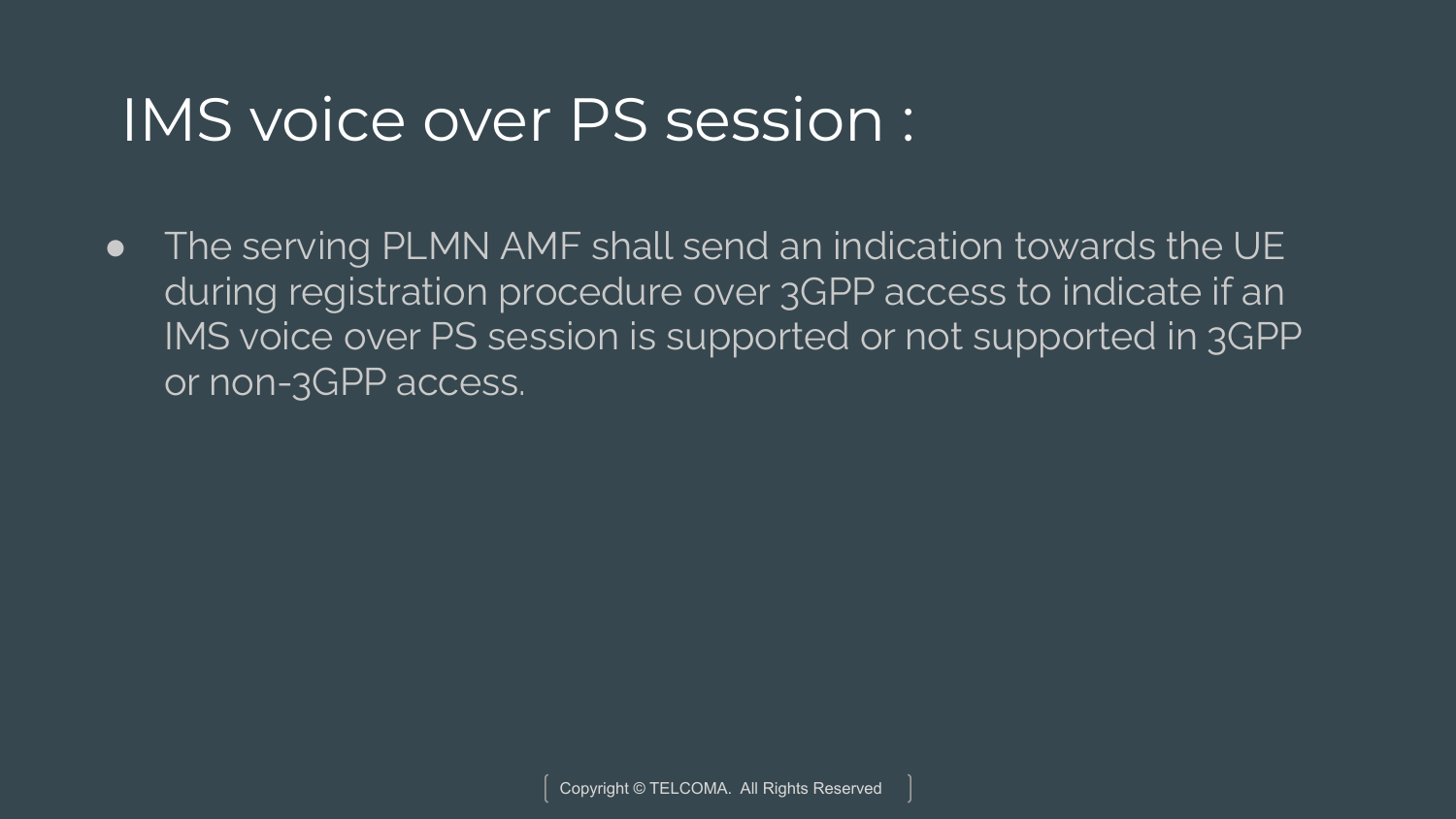#### Cases :

- If the network is able to provide a successful IMS voice over PS session in the current registration area with a 5G QoS flow that supports voice.
- If the network is not able to provide a successful IMS voice over PS session over NR connected to 5GC , but is able for :